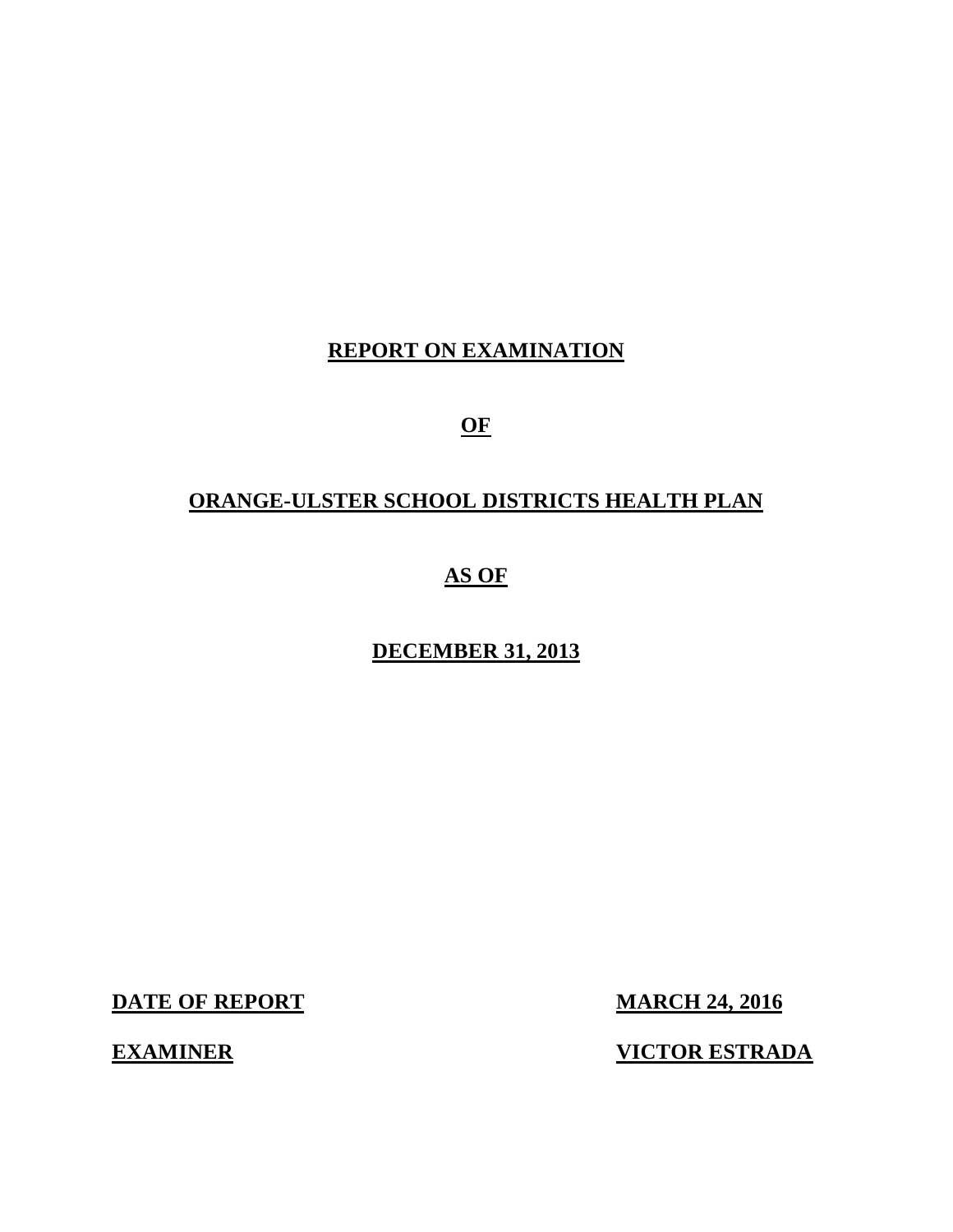#### **TABLE OF CONTENTS**

### **ITEM NO.**

### **PAGE NO.**

| 1. | Scope of the examination                               | $\overline{2}$ |
|----|--------------------------------------------------------|----------------|
| 2. | Executive summary                                      | 4              |
| 3. | Description of the Plan                                | 5              |
|    | A. Management and controls<br>B. Report on examination | 6              |
|    | C. Territory and plan of operation                     | 9              |
|    | D. Stop-loss coverage                                  | 10             |
|    | E. Management Cooperative Agreement                    | 11<br>12       |
| 4. | <b>Financial statements</b>                            | 14             |
|    | A. Balance sheet                                       | 15             |
|    | B. Statement of revenue and expenses and surplus       | 16             |
| 5. | Claims payable (including claim stabilization reserve) | 17             |
| 6. | Market conduct                                         | 18             |
|    | A. Plan Document                                       | 18             |
|    | B. Claims processing                                   | 19             |
|    | C. Rating                                              | 21             |
|    | D. Utilization review                                  | 22             |
|    | E Explanation of benefits statements                   | 23             |
| 7. | Compliance with prior report on examination            | 25             |
| 8. | Summary of comments and recommendations                | 28             |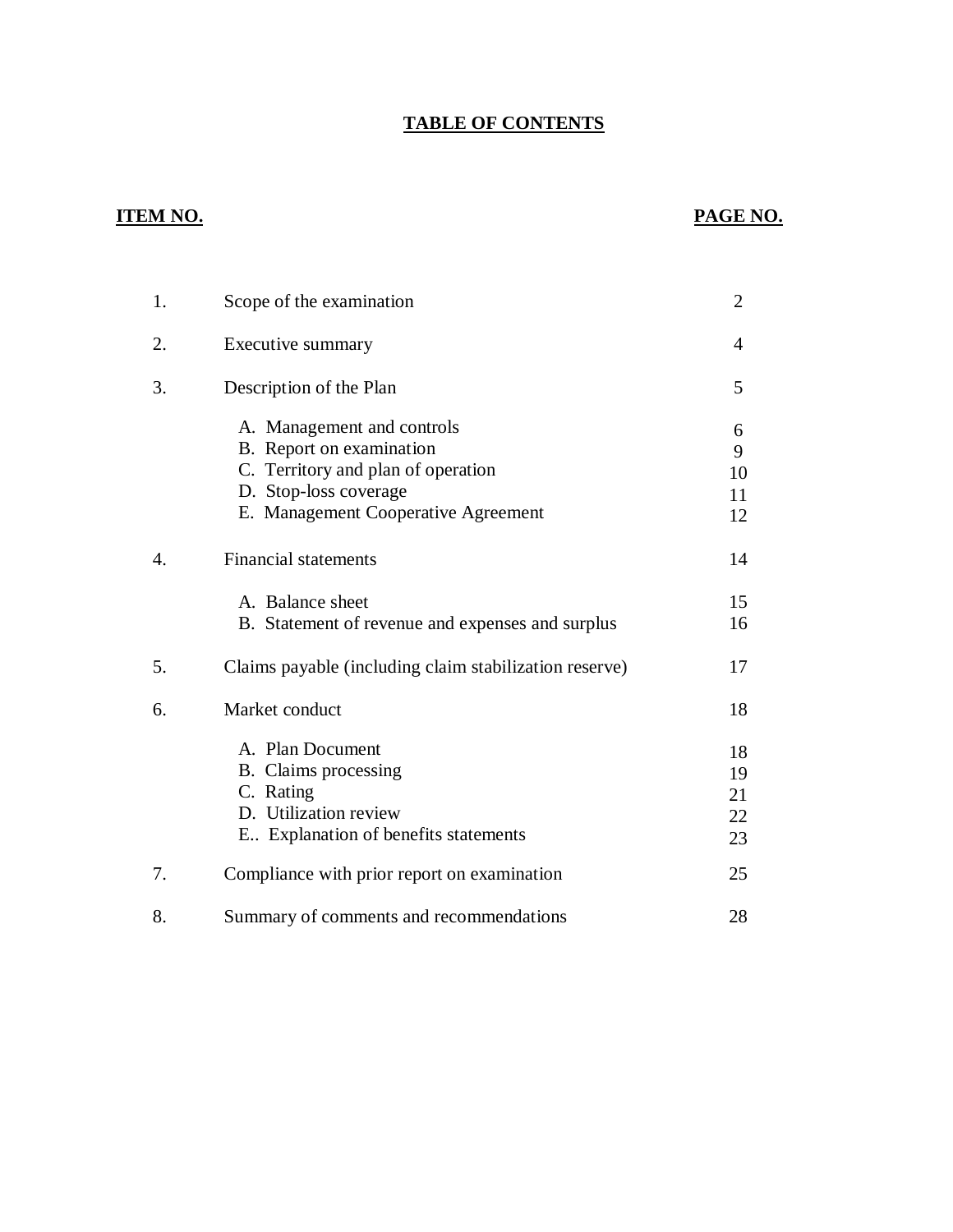

# NEW YORK STATE DEPARTMENT<sub>of</sub><br>FINANCIAL SERVICES

Andrew M. Cuomo Maria T. Vullo, Andrew Maria T. Vullo, Andrew Maria T. Vullo, Andrew Maria T. Vullo, Andrew Maria T. Vullo, Andrew Maria T. Vullo, Andrew Maria T. Vullo, Andrew Maria T. Vullo, Andrew Maria T. Vullo, Andrew Governor **Acting Superintendent Acting Superintendent** 

March 24, 2016

 Honorable Maria T. Vullo Superintendent of Financial Services Albany, New York 12257

Madam:

 Pursuant to the provisions of the New York Insurance Law and acting in accordance with the instructions contained in Appointment Number 31199, dated June 3, 2014, attached hereto, I have made an examination into the condition and affairs of Orange-Ulster School Districts Health Plan, a municipal cooperative health benefit plan operating under a certificate of authority pursuant to the provisions of Article 47 of the New York Insurance Law, as of December 31, 2013, and submit the following report thereon.

 Health Plan, located at 163 Harriman Heights Road, Monroe, New York. The examination was conducted at the home office of Orange-Ulster School Districts

 Wherever the designation, the "Plan" appears herein, without qualification, it should be understood to indicate Orange-Ulster School Districts Health Plan.

 Wherever the designation the "Department" appears herein, without qualification, it should be understood to indicate the New York State Department of Financial Services.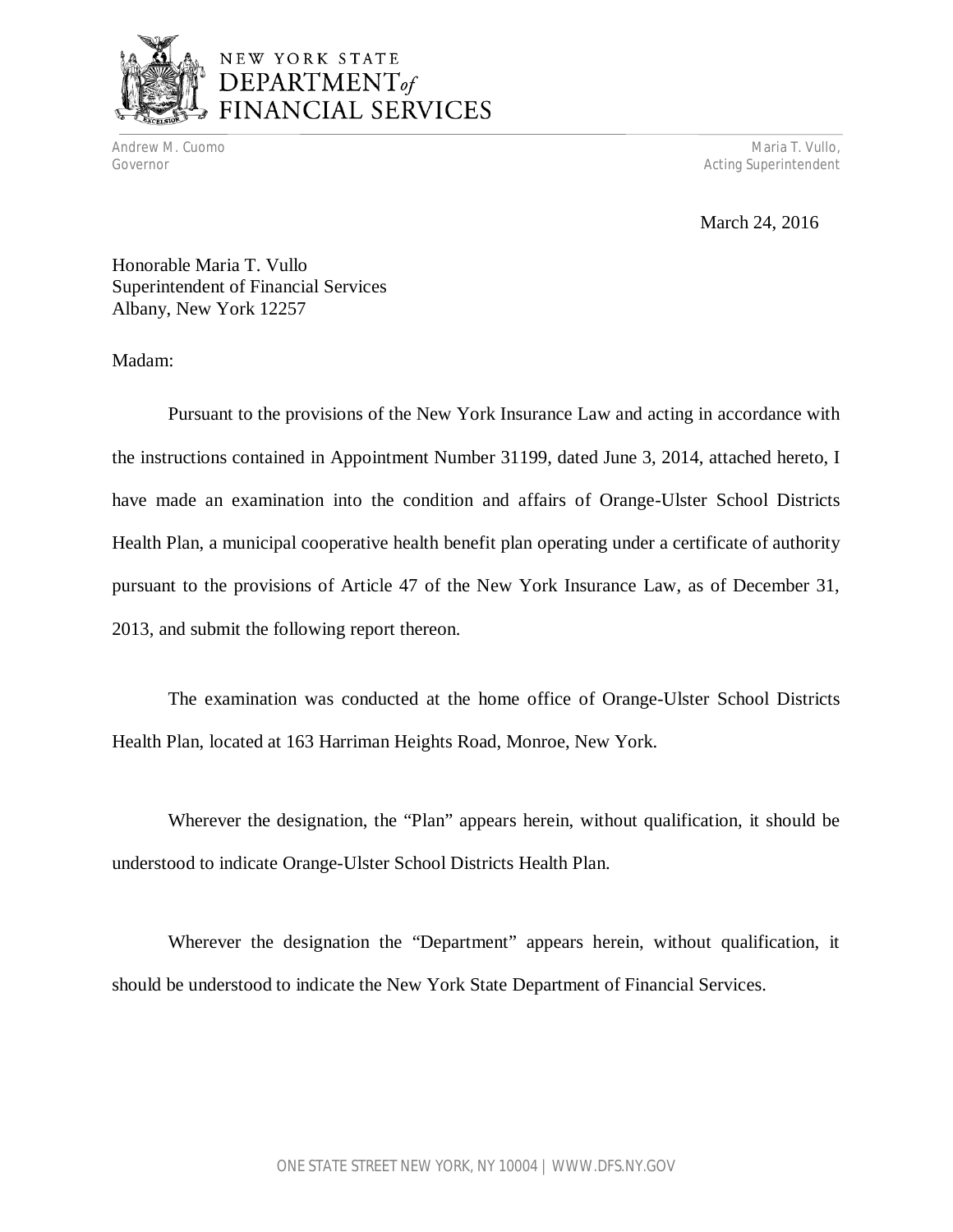#### **1. SCOPE OF THE EXAMINATION**

 The previous examination covered the period January 1, 2008 through December 31, 2010. This combined (financial and market conduct) examination of the Plan covered the period January 1, 2011 through December 31, 2013. The financial component of the examination was conducted on a risk-focused basis as defined in the National Association of Insurance Commissioners ("NAIC") *Financial Condition Examiners Handbook, 2014 Edition (the "Handbook"),* which provides guidance for the establishment of an examination plan based on the examiner's assessment of risk in the Plan's operations and utilizes that assessment in formulating the nature and extent of the examination. The examination was conducted observing the guidelines and procedures in the Handbook. Where deemed appropriate by the examiner, transactions occurring subsequent to December 31, 2013 were also reviewed.

 assessed the internal control systems and procedures used to mitigate those risks. The examination also included an assessment of the principles used and significant estimates made by management, an evaluation of the overall financial statement presentation, and determined management's compliance with the Department's statutes and guidelines, Statutory Accounting Principles, as adopted by the Department, and NAIC Annual Statement instructions. The examiner identified key processes, assessed the risks within those processes and

 Information concerning the Plan's organizational structure, business approach and control environment were utilized to develop the examination approach. The examination evaluated the

2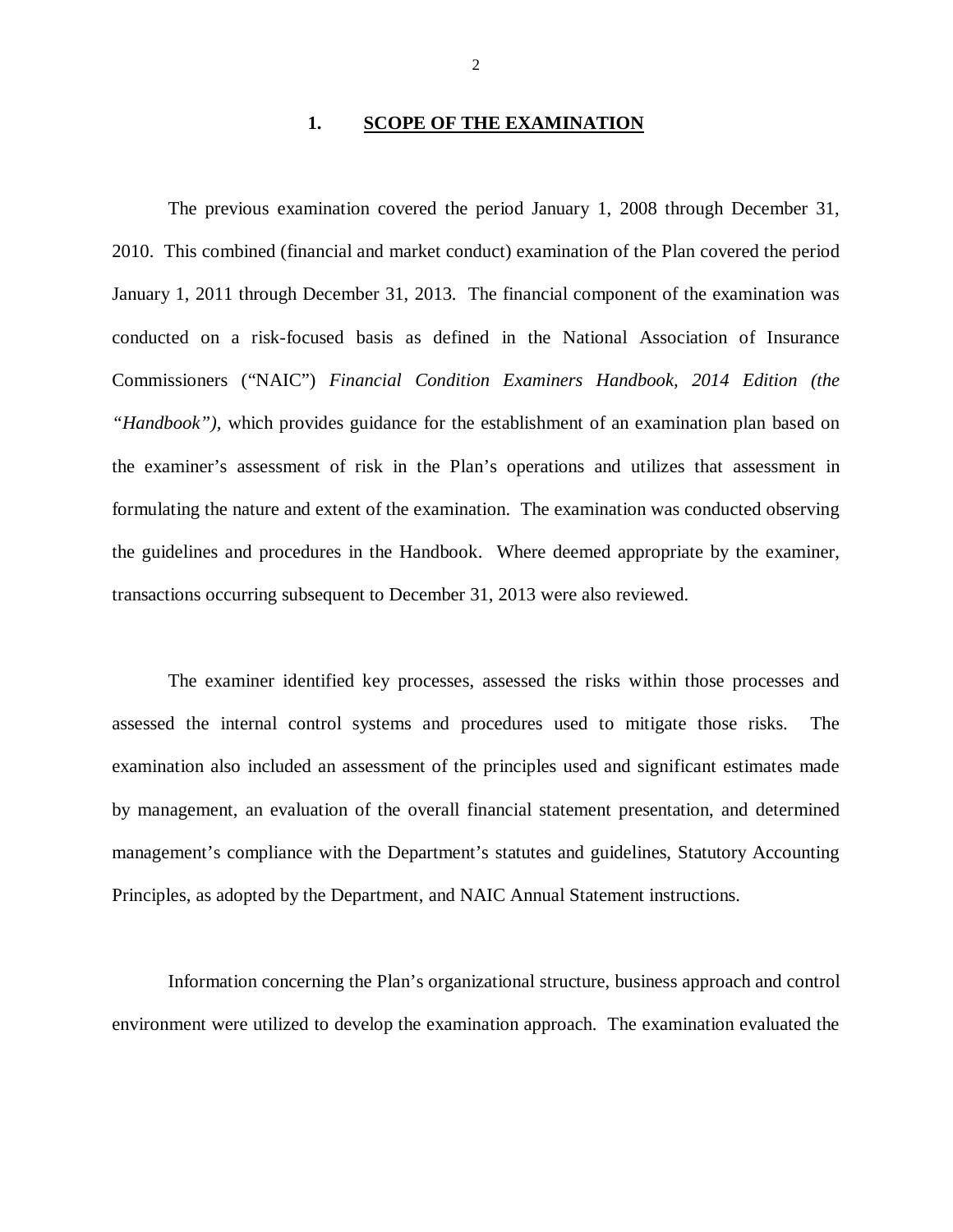Plan's risks and management activities in accordance with the NAIC's nine branded risk categories. These categories are as follows:

- Pricing/Underwriting
- Reserving
- Operational
- Strategic
- Credit
- Market
- Liquidity
- Legal
- Reputational

 The Plan was audited annually for the years 2011 through 2013 by the accounting firm of UHY, LLP. The Plan received an unmodified opinion in each of those years. Certain audit workpapers of UHY, LLP were reviewed and relied upon in conjunction with this examination.

 The examiner reviewed the corrective actions taken by the Plan with respect to the comments and recommendations contained in the prior report on examination. The results of the examiner's review are contained in Item Seven of this report.

 This report on examination is confined to financial statements and comments on those matters which involve departures from laws, regulations or rules, or which are deemed to require an explanation or description.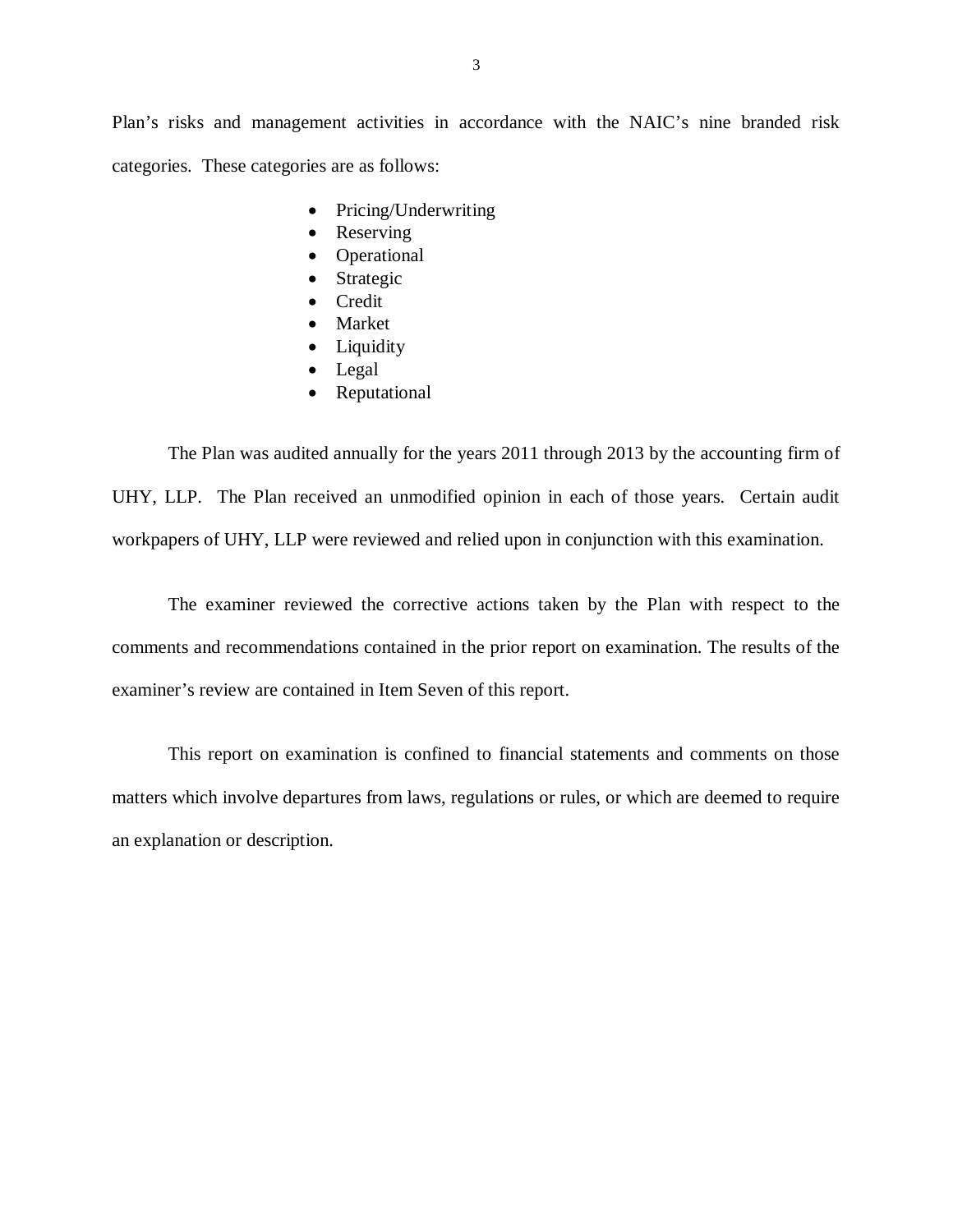#### **2. EXECUTIVE SUMMARY**

The results of this examination revealed certain operational deficiencies during the

examination period. The most significant findings of this examination include the following:

- The Plan did not comply with the requirements of Section 312(b) of the New York Insurance Law when it failed to confirm that each board member had received and read the prior report on examination.
- The Plan did not comply with the requirements of Section  $4707(a)(1)$  of the New York Insurance Law when it failed to obtain and maintain aggregate stop-loss coverage.
- The Plan did not comply fully comply with the requirements of Section 4705(e)(3) of the New York Insurance Law since its annual independent actuarial opinion did not include a statement on the actuarial soundness of its premium equivalent rates.
- The Plan did not comply with the requirements of Sections 4904(c) the New York Insurance Law because its standard appeals process did not include procedures for appeals to be filed by telephone.
- The Plan did not comply with the requirements of Section 3234(b)(7) of the New York Insurance Law in that it was ambiguous in describing the time limit in which an appeal may be brought.

 These matters are particularly troubling since several of the findings contained herein were also noted during previous examinations but were not corrected by the Plan's management. In fact, of the eleven recommendations made in the December 31, 2010 examination report, the Plan failed to comply with nine. Of those nine, several were also in the December 31, 2006 examination report. Where a recommendation includes a reference to a law or regulation, compliance is mandatory.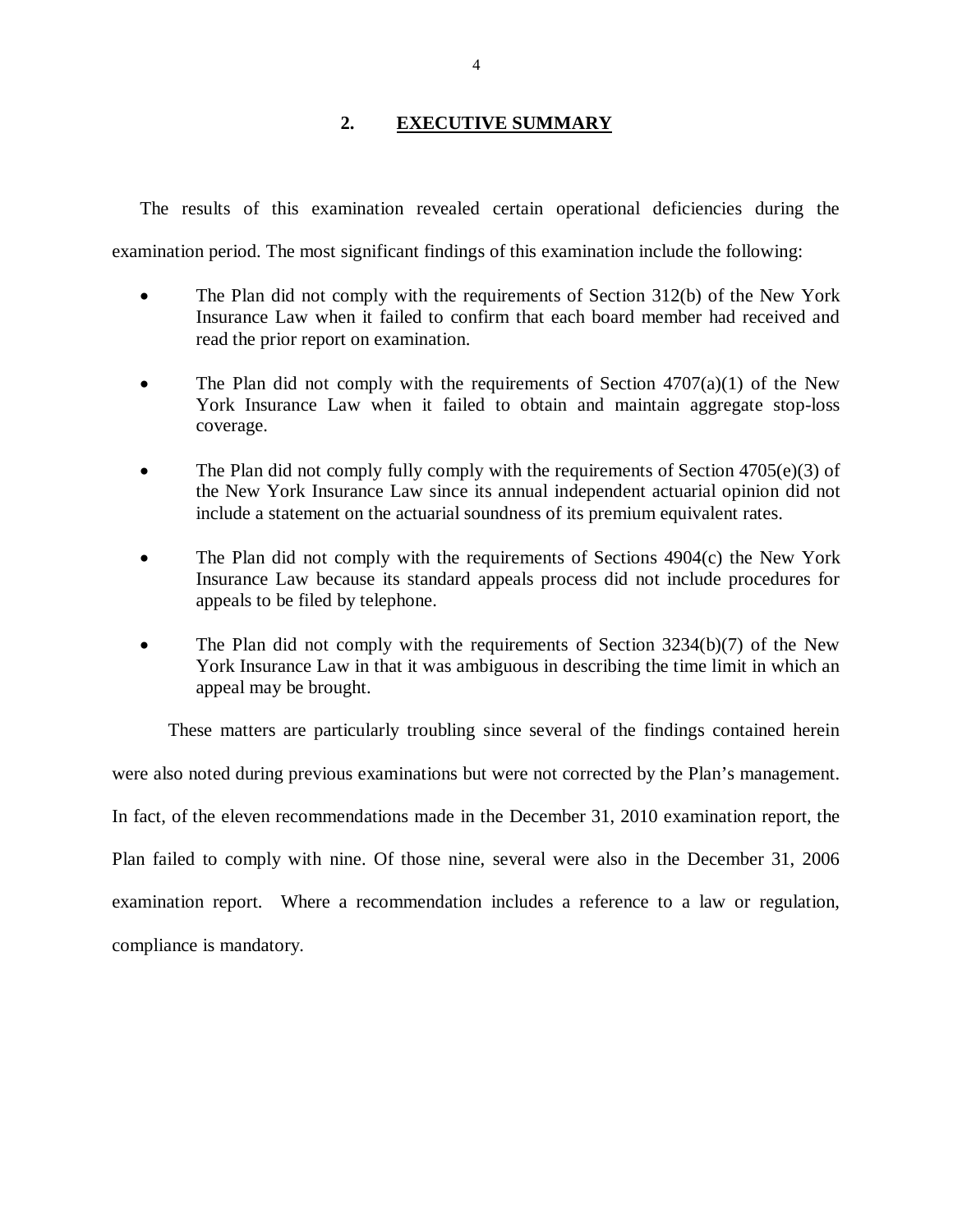#### **3. DESCRIPTION OF THE PLAN**

 The Plan is a municipal cooperative health benefit plan operating under the provisions of Article 47 of the New York Insurance Law. It operates exclusively for the benefit of the employees, retirees and dependents of the Plan's member school districts ("SD") and the Orange-Ulster Board of Cooperative Educational Services ("BOCES"). The Plan has been in existence since 1982 and is composed of twenty school districts and the Orange-Ulster BOCES. It was issued a certificate of authority on November 1, 2000, pursuant to the provisions of Article 47 of the New York Insurance Law.

The Plan participants are as follows:

 Chester Union Free SD Cornwall Central SD Eldred Central SD Florida Union Free SD Goshen Central SD Greenwood Lake Union Free SD Highland SD Highland Falls Central SD Kiryas Joel Village SD Marlboro Central SD Middletown City SD

Minisink Valley Central SD Monroe-Woodbury Central SD Orange-Ulster BOCES Pine Bush Central SD Port Jervis City SD Rondout Valley Central SD Tuxedo Union Free SD Valley Central SD Warwick Valley SD Washingtonville SD

 Most administrative functions are performed at this location, with the exception of the claims functions detailed below. In addition, accounting functions are performed at the Orange-Ulster BOCES office located in Goshen, New York. The Plan's home office is located at 163 Harriman Heights Road, Monroe, New York.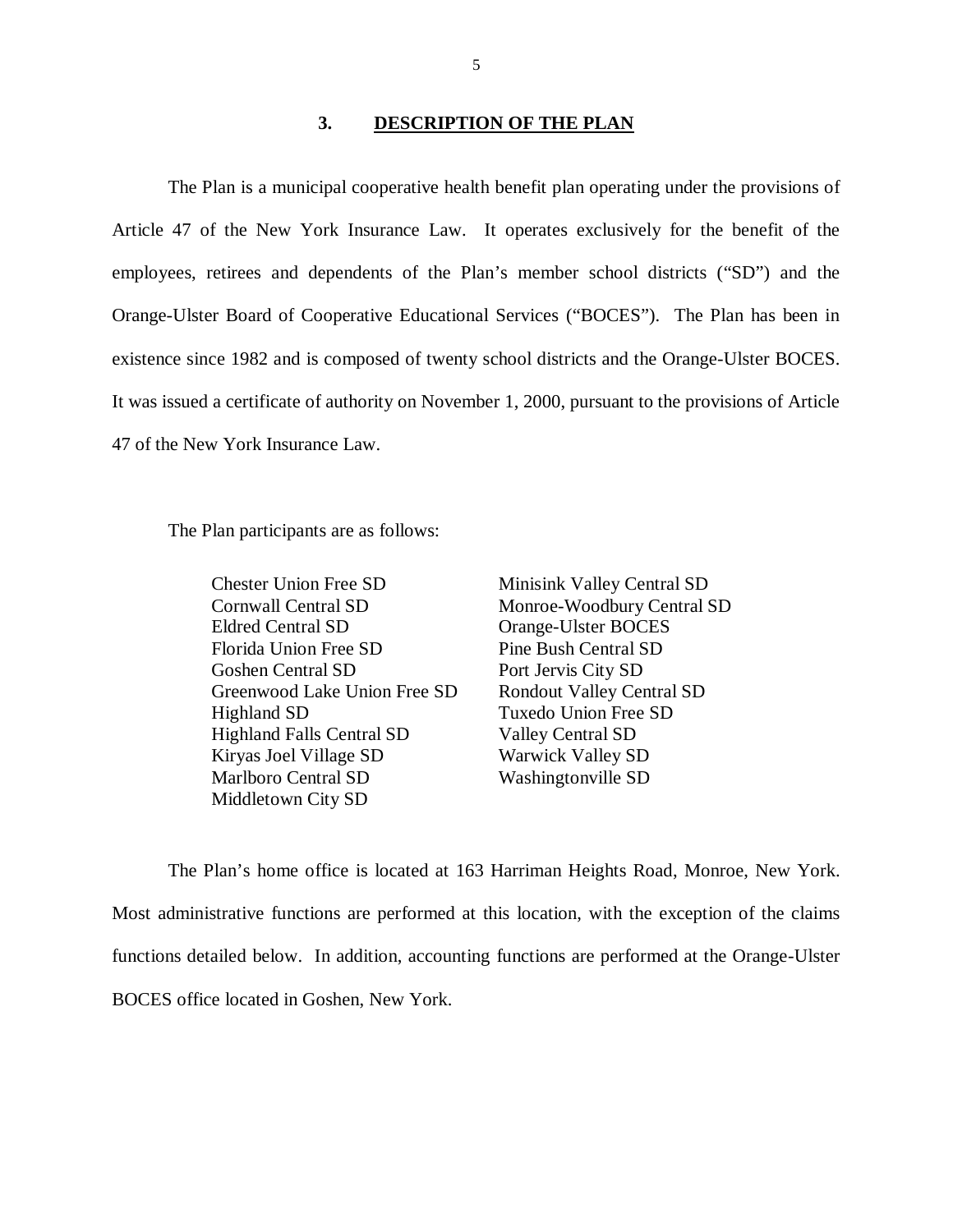The Plan has entered into administrative service agreements whereby certain third party administrators ("TPAs") process health benefit claims or provide other member services. As of December 31, 2013, the Plan maintained the following administrative services agreements:

- (1) Envision Pharmaceutical Services, Inc. Pharmacy benefit management;
- (2) Empire Blue Cross Blue Shield Provider network;
- (3) HealthCare Strategies ("HCS") Utilization review;
- (4) Independent Employee Consultation Services, Inc. ("INDECS") Claims processing;
- (5) Managed Physical Network Chiropractic, Physical Therapy and Occupational Therapy services; and
- (6) Segal Consulting Actuarial services.

The Plan is billed administration fees by the TPAs for services rendered.

#### A. Management and Controls

 Pursuant to its Municipal Cooperation Agreement ("MCA"), management of the Plan is to be vested in a board of directors consisting of the Superintendent of Schools or his/her designee for the aforementioned School Districts and the Orange-Ulster BOCES. As of the examination date, the board of directors was composed of 21 members. The board met at least once in each calendar quarter during the exam period, in compliance with its MCA.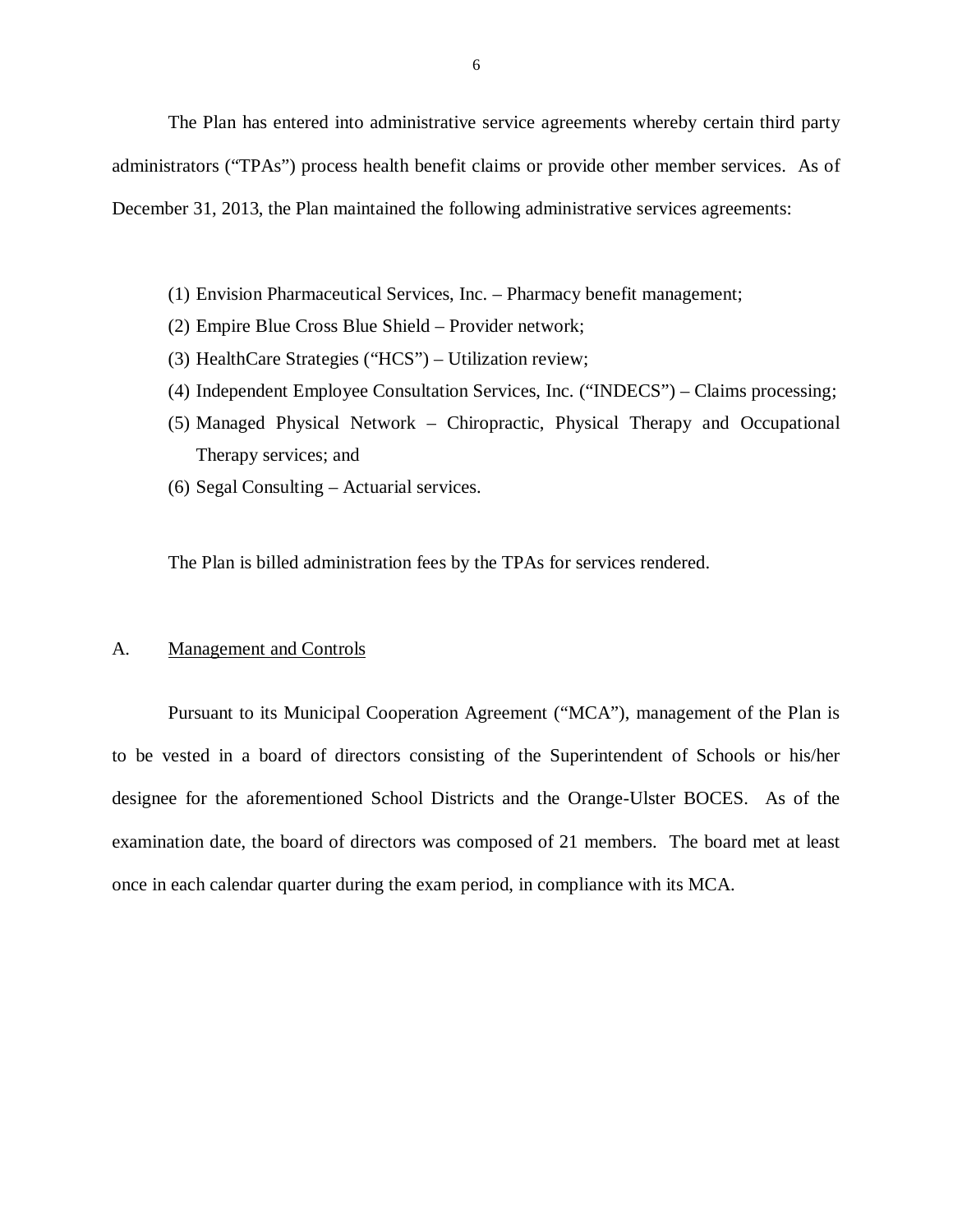As of December 31, 2013, the members of the board of directors of the Plan, with their principal business affiliations, were as follows:

Name and Residence

 Erin Brennan Newburgh, New York

 Fishkill, New York Patrick Cahill

 Lorelei Case Cuddebackville, New York

 Dawn Cupano Newburgh, New York

 Gregory Dale Pine Bush, New York

 Cheryl Gross Fishkill, New York

 Deborah McBride Heppes Goshen, New York

 Timothy Holmes Uniondale, New York

 Gregory Kern Middletown, New York

 Mary Lou Lewis Chester, New York

 Ann Lierow Lagrangeville, New York

 Louise Lynch Salt Point, New York

 Kim McEvoy Accord, New York Principal Business Affiliation

 Business Official, Chester Union Free SD

Assistant Superintendent-Business, Highland Falls SD

Assistant Superintendent-Business, Port Jervis City SD

 Business Official, Tuxedo Union Free SD

 Valley Central SD Assistant Superintendent-Administrative Services,

Assistant Superintendent-Business, Eldred Central SD

Assistant Superintendent-Finance, Orange-Ulster BOCES

Assistant Superintendent-Business, Warwick Valley SD

Assistant Superintendent-Business, Washingtonville SD

Assistant Superintendent-Business, Minisink Valley Central SD

Assistant Superintendent-Business, Greenwood Lake SD

Deputy Superintendent, Highland SD

Deputy Superintendent, Rondout Valley Central SD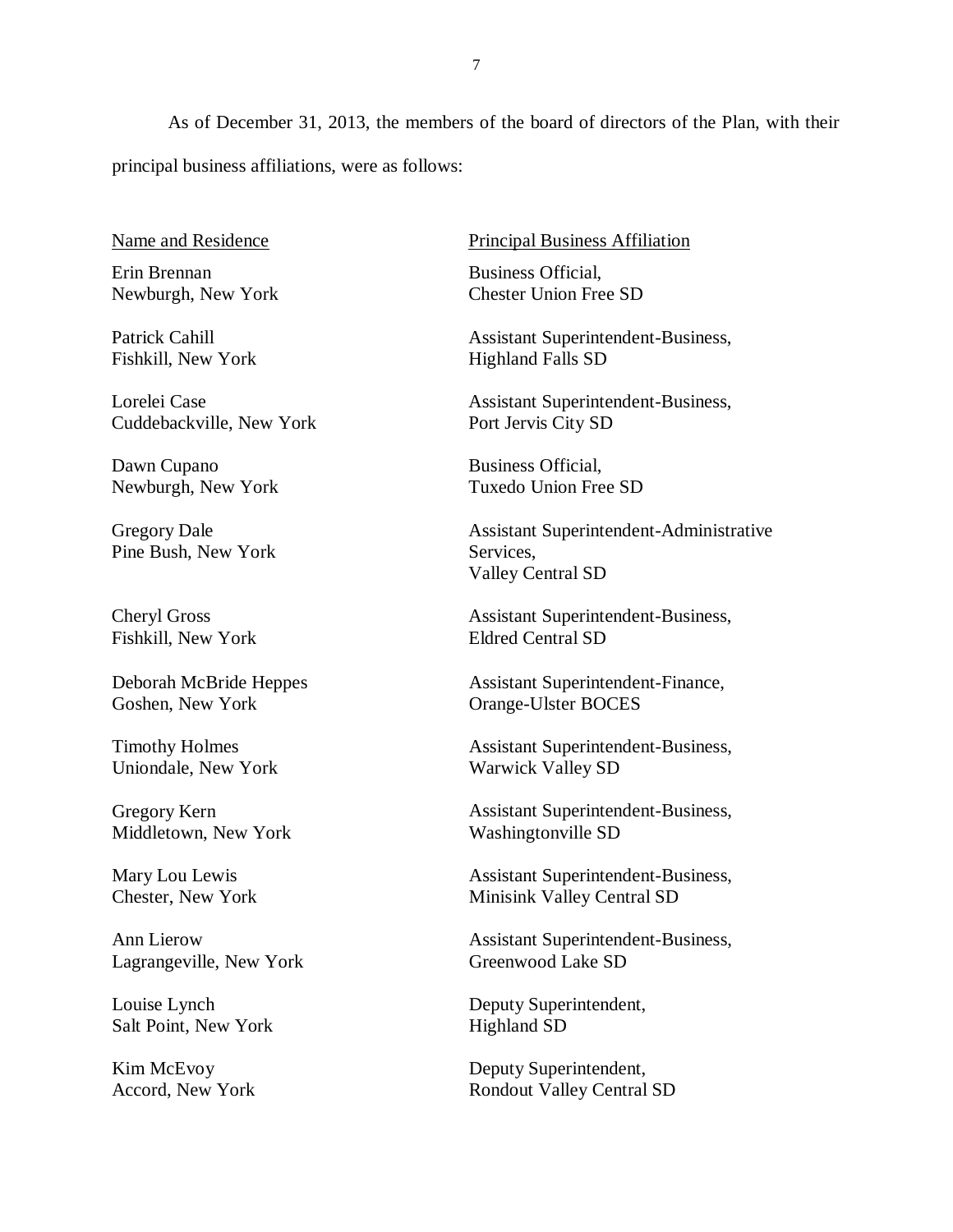Elizabeth McKean Jeffersonville, New York Middletown City SD

**Robert Miller** Johnson, New York Goshen SD

Michael Pacella

**Harvey Sotland** 

Lori Stevens Campbell Hall, New York Florida Union Free SD

Schaye Wercberger Central Valley, New York Kiryas Joel Village SD

Jeffrey White Central Valley, New York Monroe-Woodbury SD

Patrick Witherow Superintendent,

#### Name and Residence **Principal Business** Affiliation

Deputy Superintendent,

Assistant Superintendent-Business,

Newburgh, New York Pine Bush Central SD Superintendent,

Poughquaq, New York Cornwall Central SD Assistant Superintendent-Business,

Lori Stevens School Business Administrator, Florida Union Free SD

Assistant Superintendent-Business,

Assistant Superintendent-Business,

Middletown, New York Marlboro Central SD

The principal officers of the Plan as of December 31, 2013 were as follows:

Name Title

Harvey Sotland Chairman Erin Brennan Ike A. Lovelass Elizabeth McKean Secretary

Chief Financial Officer Executive Director

 The minutes of all of the board of directors' meetings held during the period under examination were reviewed. It was noted that the designees from Eldred Central SD, Greenwood Lake Union Free SD, Highland SD, Kiryas Joel Village SD, Rondout Valley Central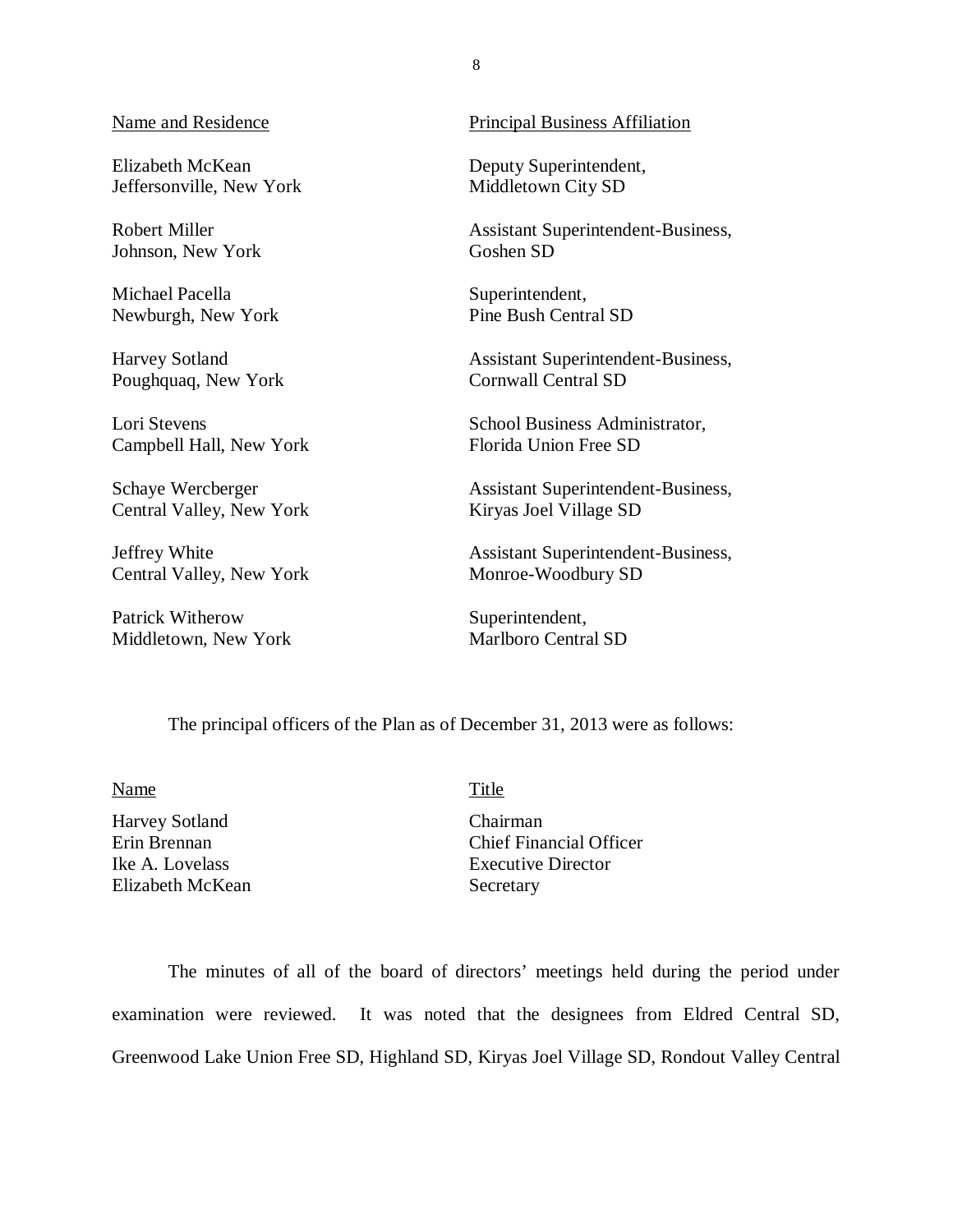SD and Tuxedo Union Free SD attended less than 50% of the meetings that were held during the examination period for which they were eligible.

 Members of the board have a fiduciary responsibility and must evince an ongoing interest in the affairs of the Plan. It is essential that board members attend meetings consistently and set forth their views on relevant matters so that appropriate policy decisions may be reached by the board. Board members who fail to attend at least one-half of the board's meetings, unless appropriately excused, do not fulfill such criteria.

 The Department recommends that directors who are unable or unwilling to attend board meetings consistently should resign or be replaced. Furthermore, in selecting prospective members of the board, a key criterion should be their willingness and commitment to attend meetings and participate in the board's responsibility to oversee the operations of the Plan. While the Plan's Risk Manager has made some efforts to increase board member attendance, additional steps should be taken. A similar finding was cited in the previous three reports on examination.

#### **B.** Report on Examination.

Section 312(b) of the New York Insurance Law states in part:

 "A copy of the report shall be furnished by such insurer or other person to each member of its board of directors and each such member shall sign a statement which shall be retained in the insurer's files confirming that such member has received and read such report."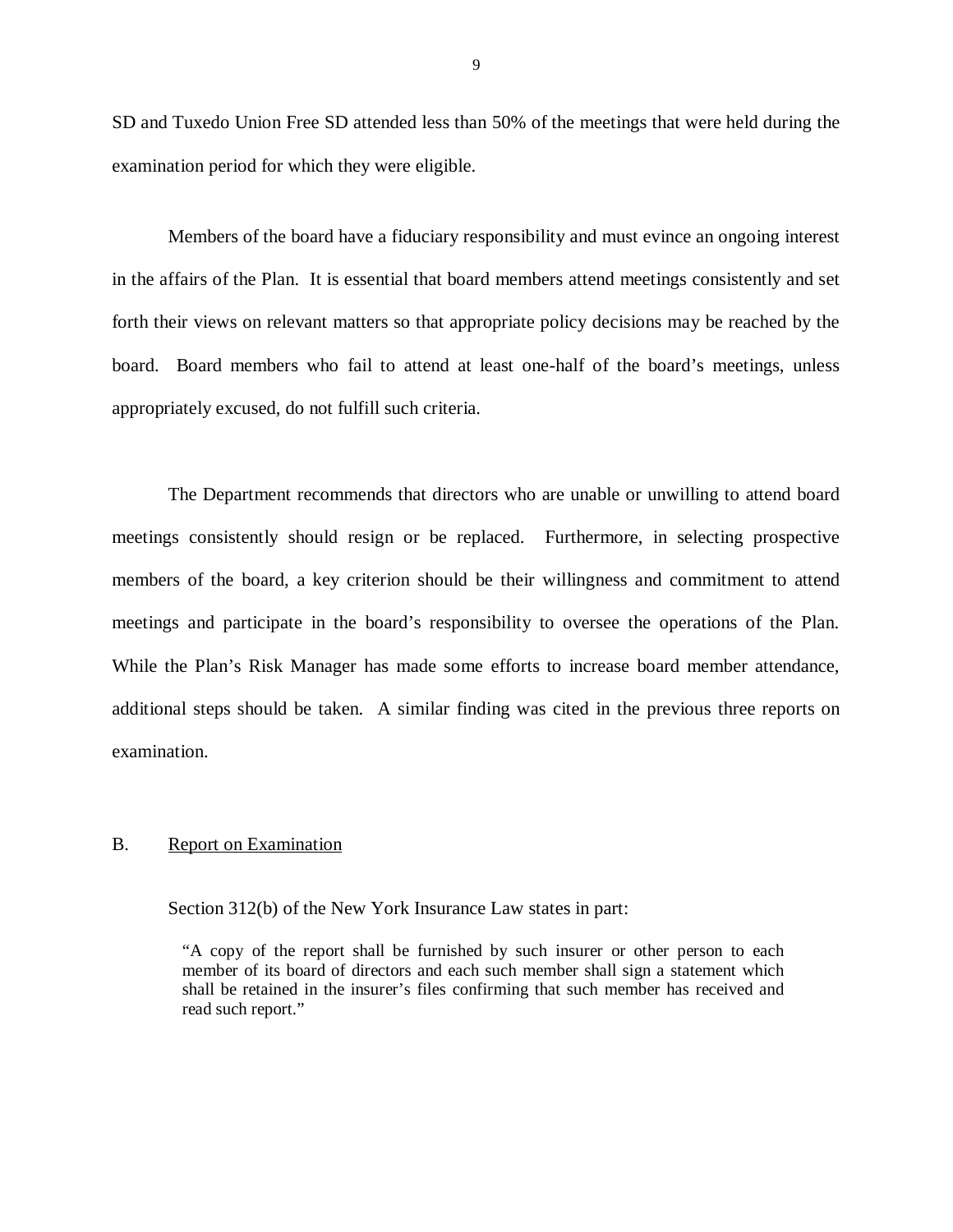of its board of directors, as required by Section 312(b) of the New York Insurance Law. This matter is particularly troubling since the examiner determined that several of the findings contained herein were also noted during the previous exams, but not corrected by the Plan's The Plan was unable to provide any evidence of such signed statement by each member management.

 Insurance Law and obtain signed statements by each board member confirming that such member has received and read the report on examination. A similar finding was cited in the prior report on examination. The Department recommends that the Plan comply with Section 312(b) of the New York

#### C. Territory and Plan of Operation

 As of December 31, 2013, the Plan held a certificate of authority to operate the business of a municipal cooperative health benefit plan as authorized by Section 4704 of the New York Insurance Law in the counties of Orange, Sullivan, and Ulster. Pursuant to the requirements of Article 47 of the New York Insurance Law, the Plan is required to maintain contingency reserves equal to 5% of the annualized earned premium. The Plan met the contingency reserve requirement throughout the examination period.

follows: The Plan's premiums and enrollment during the three-year examination period were as follows:<br>
Calendar Year Premium Enrollment

| Calendar Year | Premium       | Enrollment |
|---------------|---------------|------------|
| 2011          | \$108,460,940 | 19,961     |
| 2012          | \$114,749,388 | 20,752     |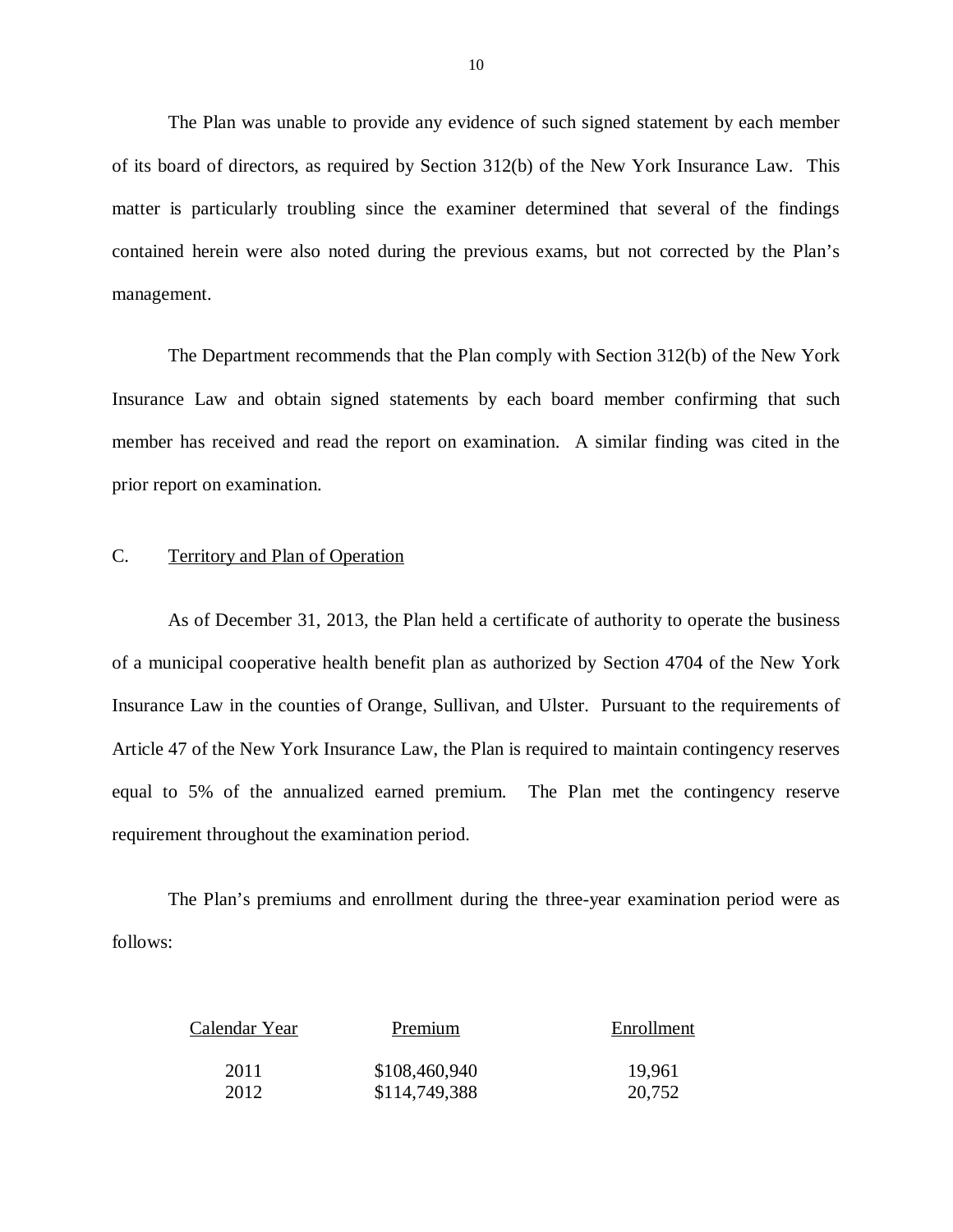2013 \$121,408,421 21,212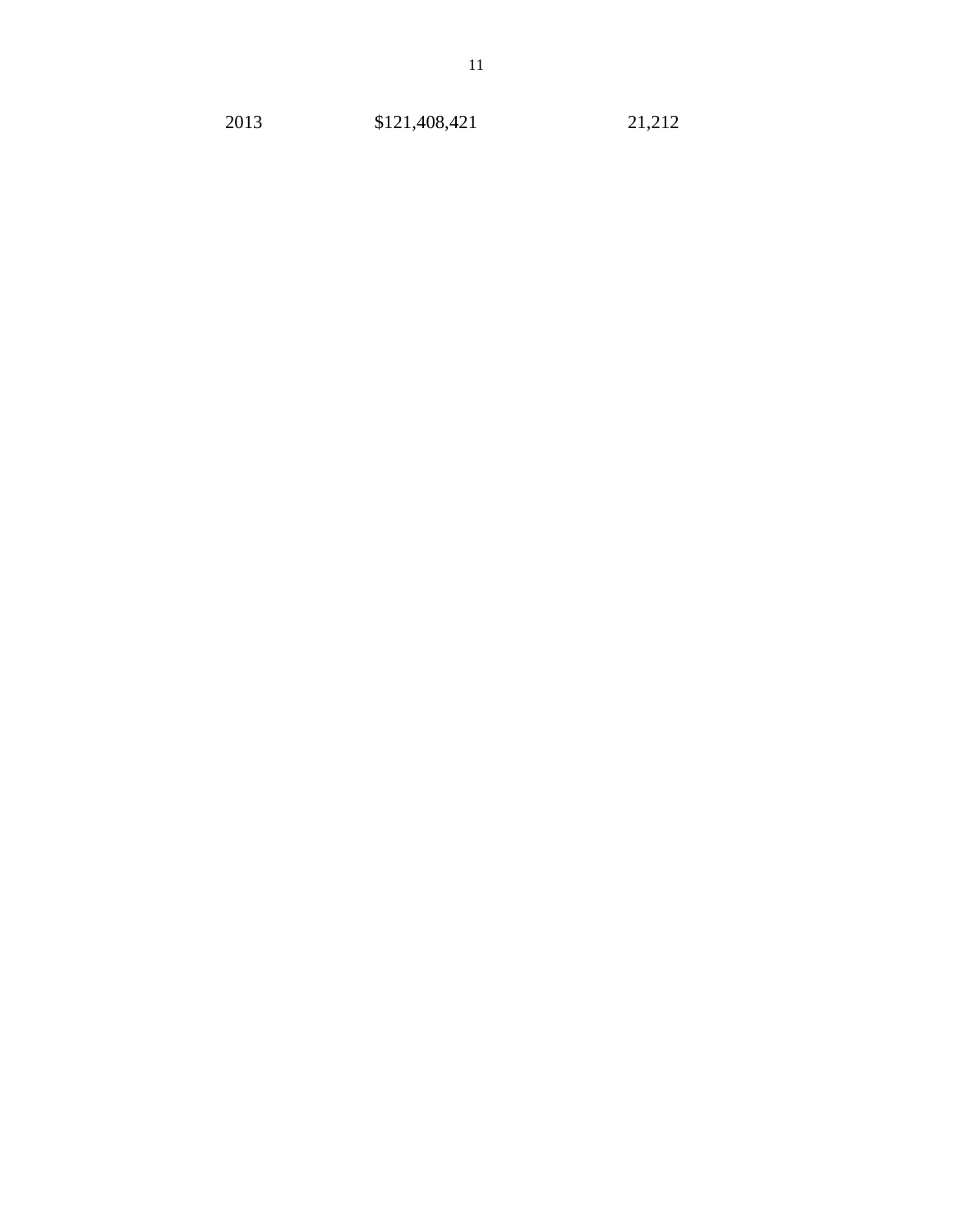The underwriting ratios presented below are on an earned-incurred basis and encompass the three-year period covered by this examination:

|                                 | Amounts        | Ratios    |
|---------------------------------|----------------|-----------|
| Claims                          | \$349,298,698  | 101.2%    |
| General administrative expenses | 18,714,624     | 5.4%      |
| Net underwriting gain (loss)    | (22, 774, 855) | $(6.6\%)$ |
| Premium revenue                 | \$345,238,468  | 100.0%    |

#### D. Stop-Loss Coverage

 As of the examination date, the Plan had stop-loss coverage in effect with American Alternative Insurance Corporation, an authorized insurer, in accordance with the requirements of Section 4707(a)(2) of the New York Insurance Law, as follows:

#### Specific/Individual Excess Loss

Aggregating specific deductible \$300,000

#### Aggregate Excess of Loss

Section 4707(a)(1) of the New York Insurance Law states:

 "The governing board of a municipal cooperative health benefit plan shall obtain and maintain on behalf of the plan a stop-loss insurance policy or policies delivered in this state and issued by a licensed insurer, providing:

 (1) aggregate stop-loss coverage with an annual aggregate retention amount or attachment point not greater than one hundred twenty-five percent of the amount certified by a qualified actuary to represent the expected claims of the plan for the current fiscal year."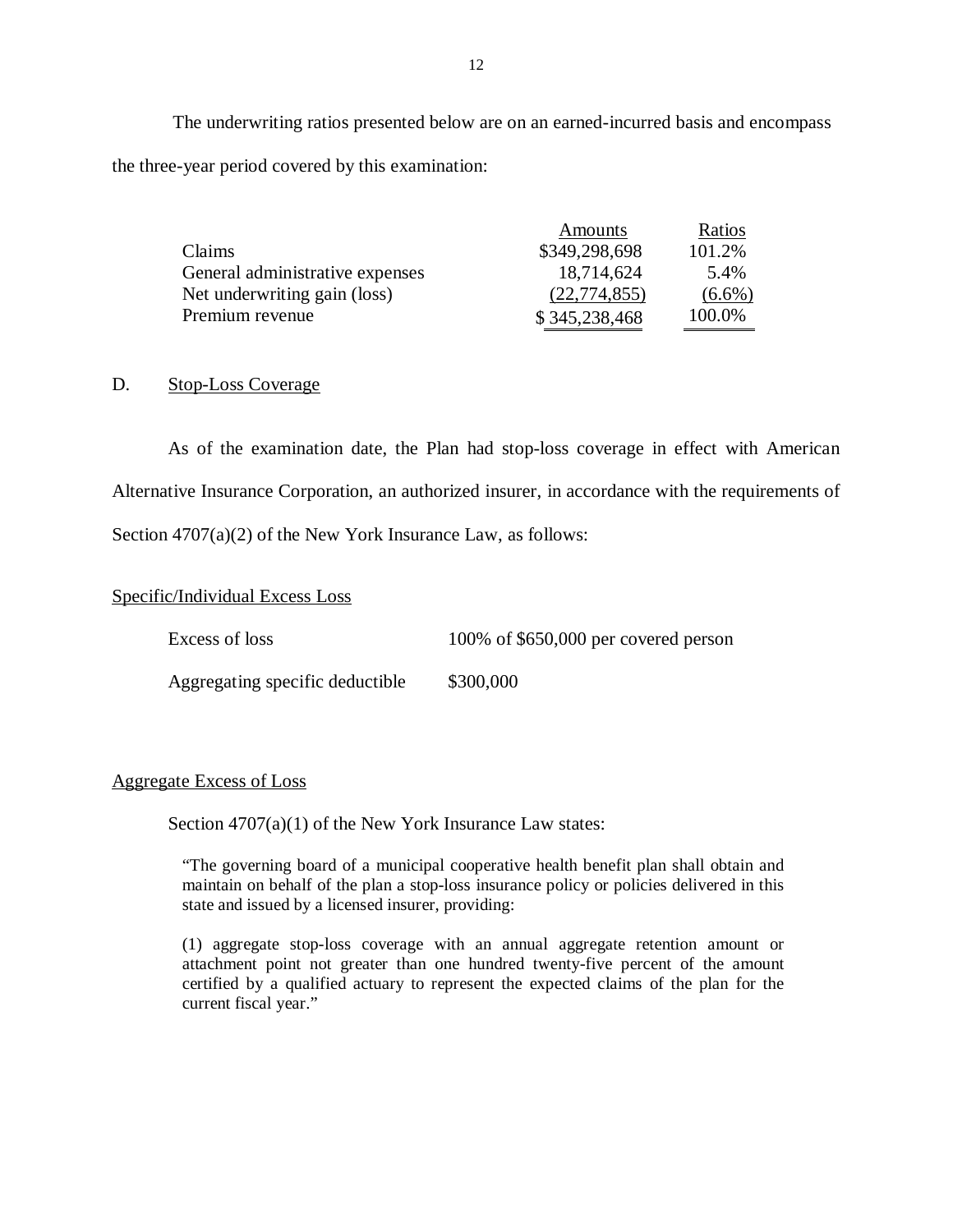The Plan did not have in place aggregate stop-loss coverage as required by Section 4707(a)(1) of the New York Insurance Law.

 It is noted that the Plan may be eligible for a waiver of such stop-loss coverage through submission of a request waiver under New York Insurance Law 4707(b), which states the following:

 "Upon application of the governing board, the superintendent may waive the requirement for stop-loss insurance, in whole or part, or modify the maximum retention amounts or attachment points for stop loss insurance, provided that:

- (1) the plan maintains reserves and surplus equal to or greater than one hundred fifty percent of the amounts specified in paragraphs one and five of subsection (a) of section four thousand seven hundred six of this article; or
- (2) the superintendent is satisfied that such waiver or modification of retention amounts or attachment points would not be detrimental to the plan's solvency and stability, after considering such factors as availability and affordability of stop-loss insurance, the plan's past and expected experience, plan size, reserves, surplus, and premium equivalent rates, and the contingent liability of participating municipal corporations."

 The Department recommends that the Plan obtain and maintain aggregate stop-loss coverage in compliance with Section  $4707(a)(1)$  of the New York Insurance Law. A similar finding was cited in the prior report on examination.

#### E. Municipal Cooperative Agreement

Section 4710(a)(1) of the New York Insurance Law states:

"The governing board of the municipal cooperative health benefit plan shall:

 (1) file for approval with the superintendent a description of material changes in any information provided in the application for a certificate of authority in the form and manner proscribed by the superintendent."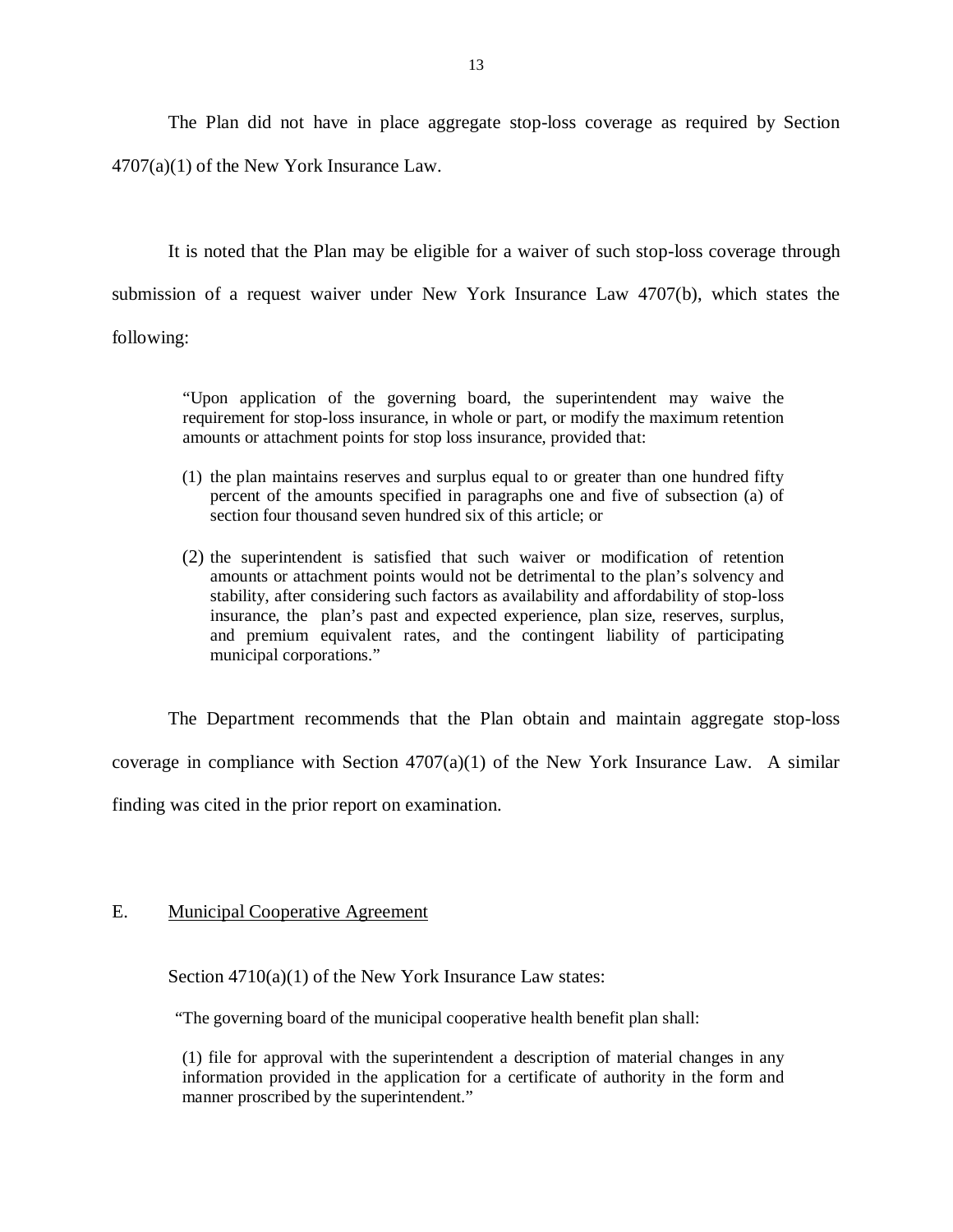During the examination period, the Plan amended its Municipal Cooperation Agreement ("MCA") without filing for approval with the Superintendent. It should be noted that the Plan is obligated to comply with the most recently approved version of its MCA until such time as the Department approves an amended version.

 York Insurance Law by filing for approval with the Superintendent, a description of the material changes in any information provided in the application for certificate of authority. The Department recommends that the Plan comply with Section  $4710(a)(1)$  of the New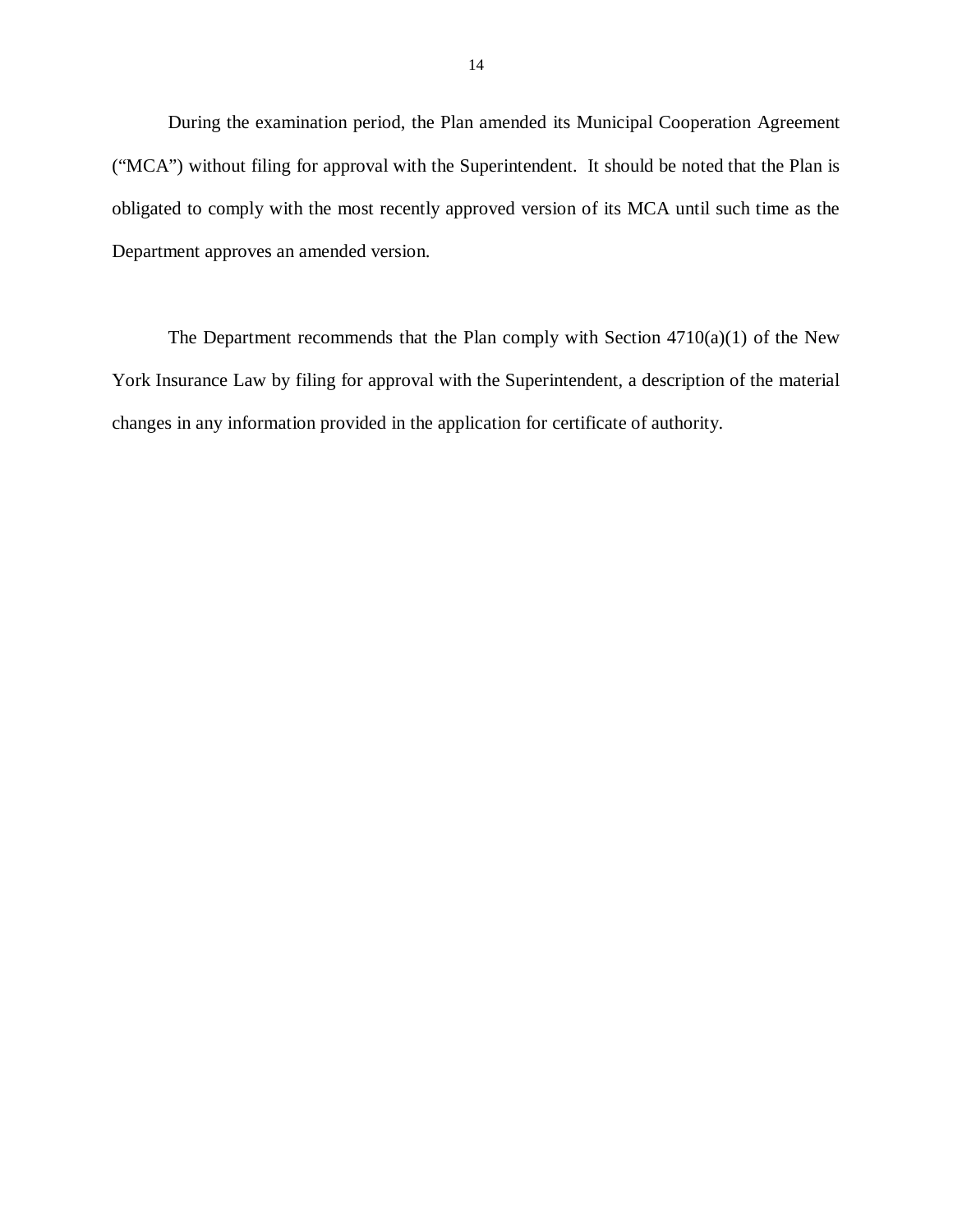#### **4. FINANCIAL STATEMENTS**

 The following statements show the assets, liabilities, and surplus as of December 31, 2013, as contained in the Plan's 2013 filed annual statement, a condensed summary of operations and a reconciliation of the surplus account for each of the years under review. The examiner's review of a sample of transactions did not reveal any differences which materially affected the Plan's financial condition as presented in its December 31, 2013 filed annual statement.

#### Independent Accountants

 The firm of UHY, LLP was retained by the Plan to audit the Plan's combined statutory basis financial statements of financial position as of December 31st for each year in the examination period, and the related statutory-basis statements of operations, surplus, and cash flows for the year then ended.

 UHY LLP concluded that the statutory financial statements presented fairly, in all material respects, the financial position of the Plan at the respective audit dates. Balances reported in these audited financial statements were reconciled to the corresponding years' annual statements with no discrepancies noted.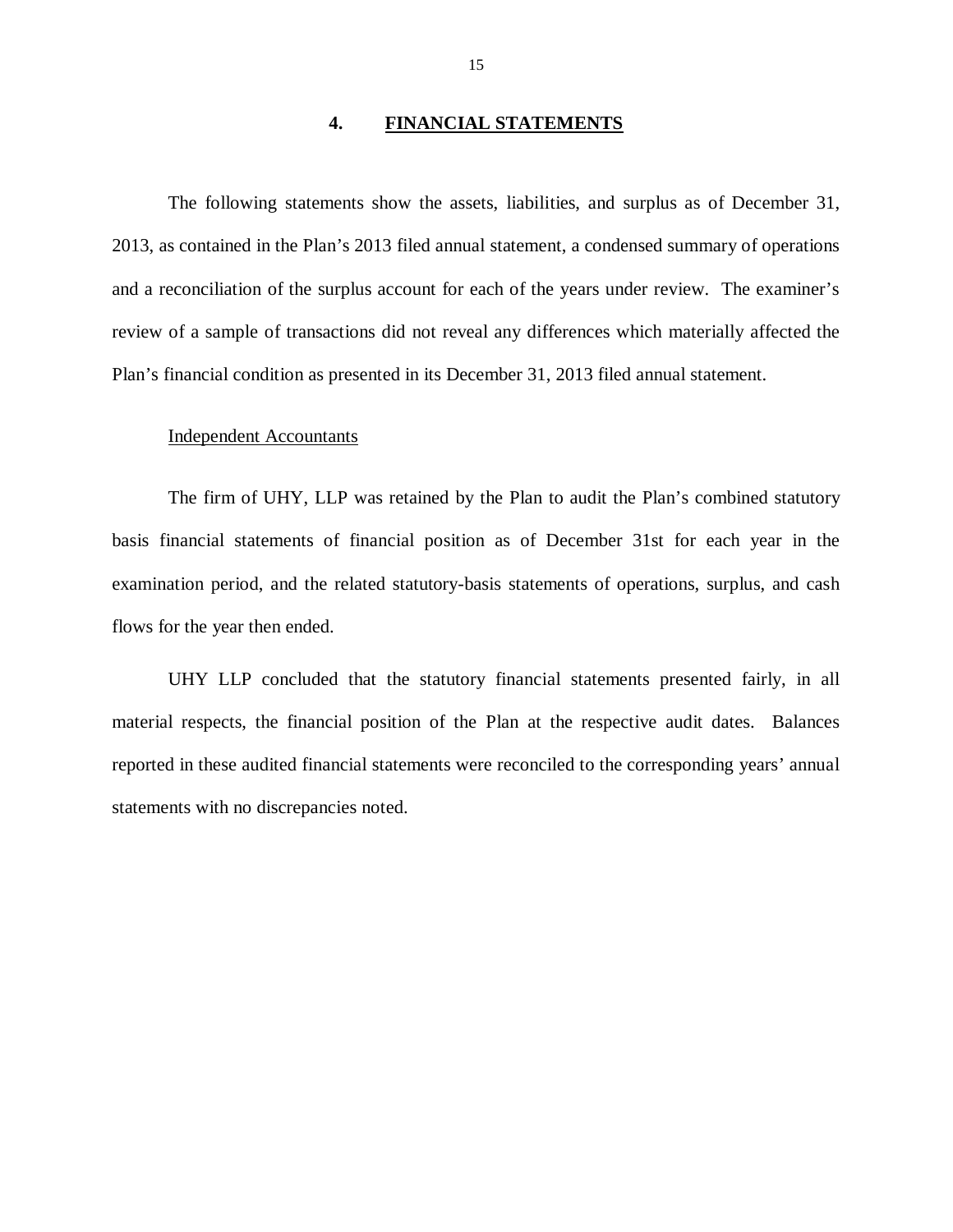#### A. Balance Sheet

### Assets

| <b>Bonds</b>                                | \$49,908,070     |
|---------------------------------------------|------------------|
| Cash                                        | 1,987,145        |
| Cash equivalents                            | 28,180,325       |
| Investment income due and accrued           | 148,786          |
| Health care and other amounts receivable    | 1,204,650        |
| Total assets                                | \$81,428,976     |
| Liabilities                                 |                  |
| Claims payable                              | \$<br>32,048,929 |
| Accounts payable                            | 1,839,149        |
| Claim stabilization reserve                 | 14,200,000       |
| Unearned premiums                           | 10,442,414       |
| <b>Total liabilities</b>                    | \$58,530,492     |
| Net Worth                                   |                  |
| Surplus (per Insurance Law $\S4706(a)(5)$ ) | \$<br>6,070,421  |
| Unassigned funds                            | 16,828,063       |
| Total surplus                               | 22,898,484       |
| Total liabilities and surplus               | \$81,428,976     |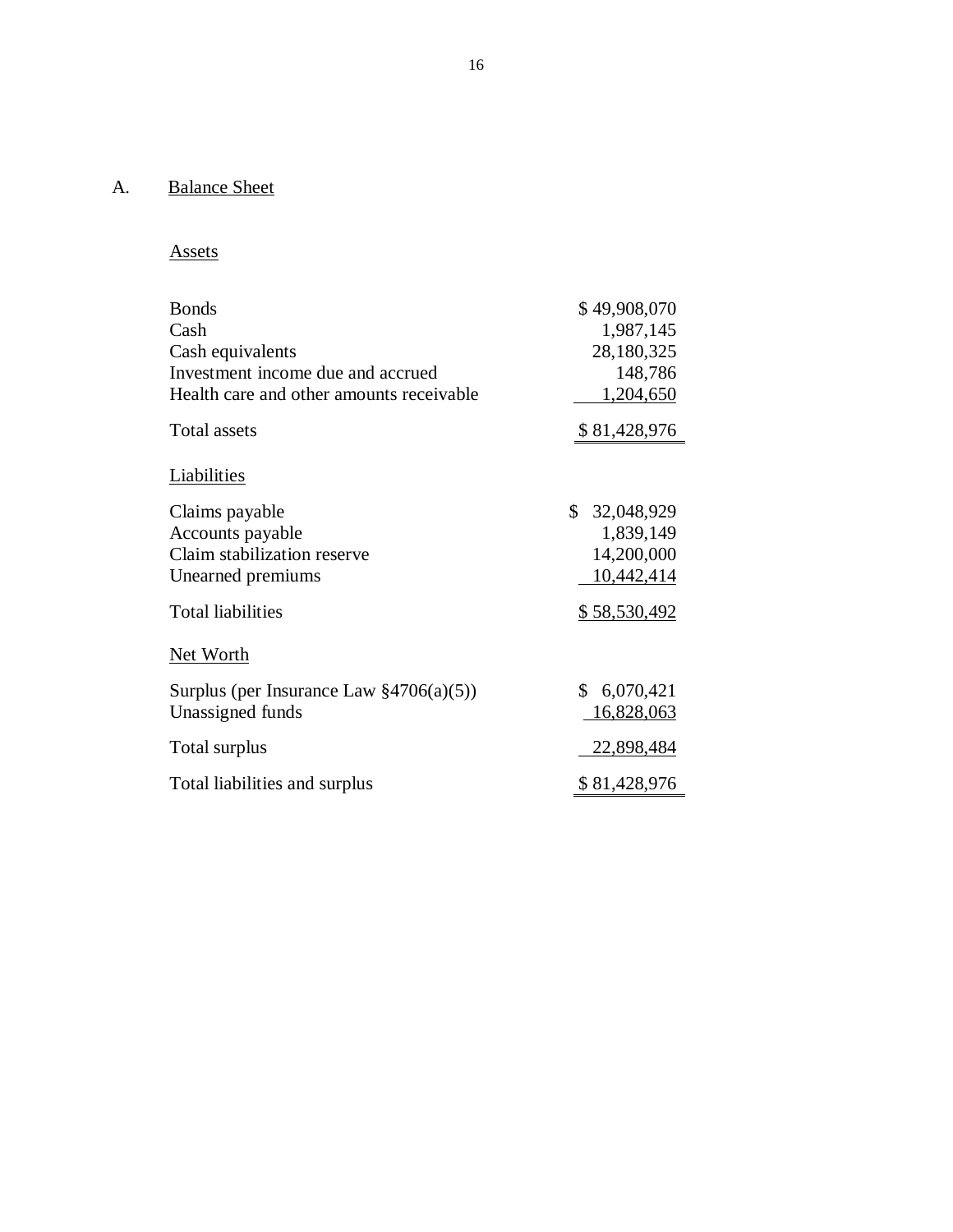B. Statement of Revenue and Expenses and Surplus

Surplus decreased \$22,225,280 during the three-year examination period, January 1, 2011

through December 31, 2013, detailed as follows:

| Revenue<br>Premiums<br>Net investment income                                                                                 | \$344,618,749<br>619,719                               |                             |                   |
|------------------------------------------------------------------------------------------------------------------------------|--------------------------------------------------------|-----------------------------|-------------------|
| Total revenue                                                                                                                |                                                        |                             | \$345,238,468     |
| <b>Expenses</b><br>Medical and hospital expenses<br>Prescription drugs<br>Reinsurance expense-net<br>Administrative expenses | \$248,271,896<br>99,348,811<br>1,677,991<br>18,714,625 |                             |                   |
| Total expenses                                                                                                               |                                                        |                             | 368,013,323       |
| Net Loss                                                                                                                     |                                                        |                             | \$ (22, 774, 855) |
| <b>Changes in Surplus</b>                                                                                                    |                                                        |                             |                   |
| Surplus, as of December 31, 2010,<br>per report on examination                                                               |                                                        |                             | \$45,123,764      |
|                                                                                                                              | Gains in<br><b>Surplus</b>                             | Losses in<br><b>Surplus</b> |                   |
| Net income/(loss)<br>Increase/(decrease) in non-admitted assets<br>Net decrease in surplus                                   | $\mathcal{S}$<br>549,575                               | \$22,774,855                | (22, 225, 280)    |
| Surplus, as of December 31, 2013,<br>per report on examination                                                               |                                                        |                             | \$22,898,484      |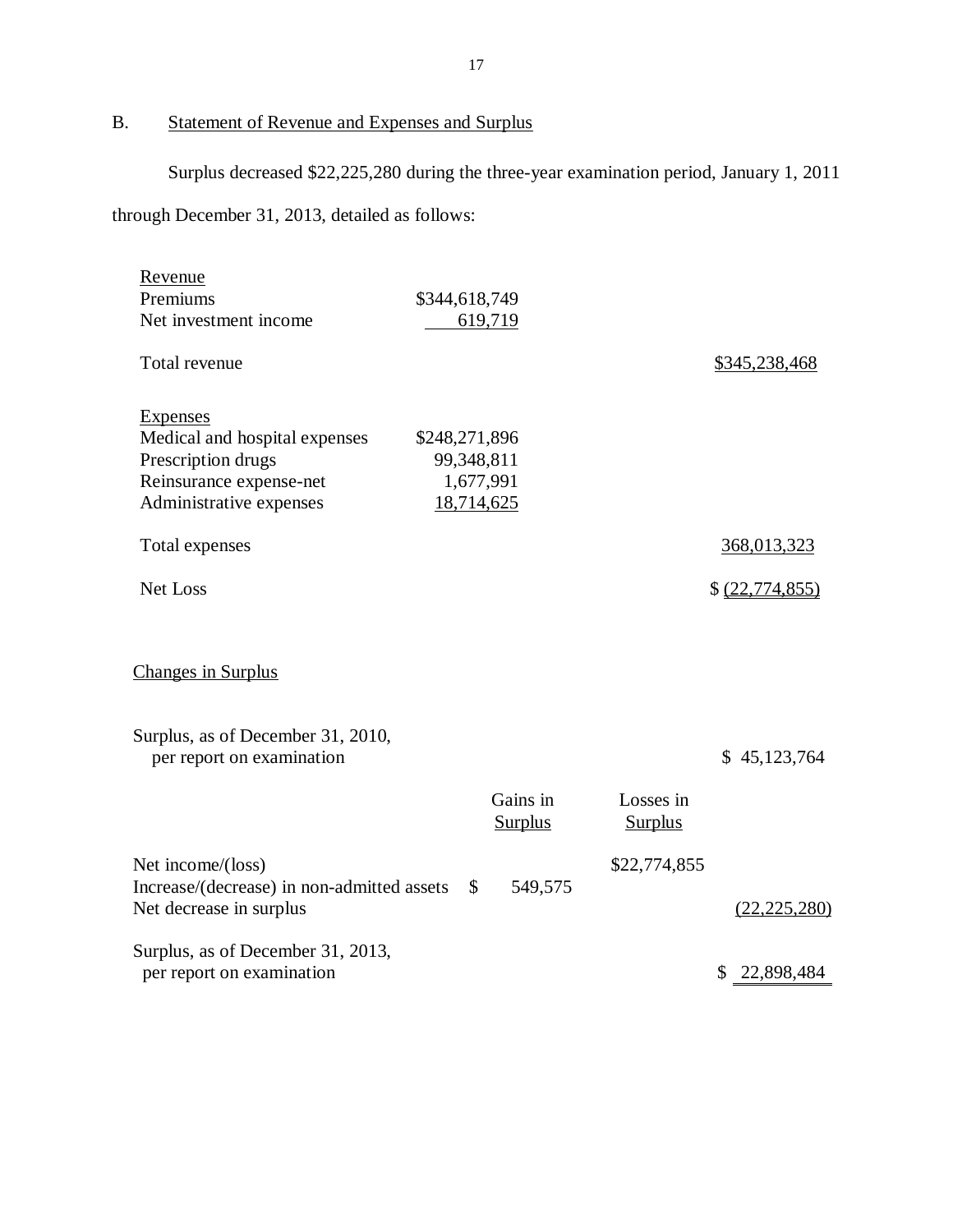#### **5. CLAIMS PAYABLE (INCLUDING CLAIM STABILIZATION RESERVE)**

 The examination liabilities for claims payable in the amount of \$32,048,929 and claims stabilization reserve in the amount of \$14,200,000 are the same as the amounts reported by the Plan as of December 31, 2013.

 Section 4706(a)(1) of the New York Insurance Law requires that the governing board of a municipal cooperative health benefit plan establish a reserve fund, including a reserve for the payment of claims and expenses thereon reported but not yet paid, and claims and expenses thereon incurred but not yet reported, which shall not be less than an amount equal to twenty-five percent (25%) of expected incurred claims and expenses thereon for the current plan year, unless a qualified actuary has demonstrated to the superintendent's satisfaction that a lesser amount will be adequate. The Plan was granted approval by this Department on June 15, 2005 to reduce its reserves for claims and related expenses to 17% from 25% of the current year's expected incurred claims and expenses. However, as of December 31, 2013 the Plan maintained its claims reserves at a level of 25.5%, or \$32,048,929, which is reflected in the balance sheet contained herein as a liability.

 The examination analysis of the unpaid claims reserve was conducted in accordance with generally accepted actuarial principles and practices and was based on statistical information contained in the Plan's internal records and in its filed annual statements as verified during the examination. The examination reserve was based upon actual payments made through a point in time, plus an estimate for claims remaining unpaid at that date. Such estimate was calculated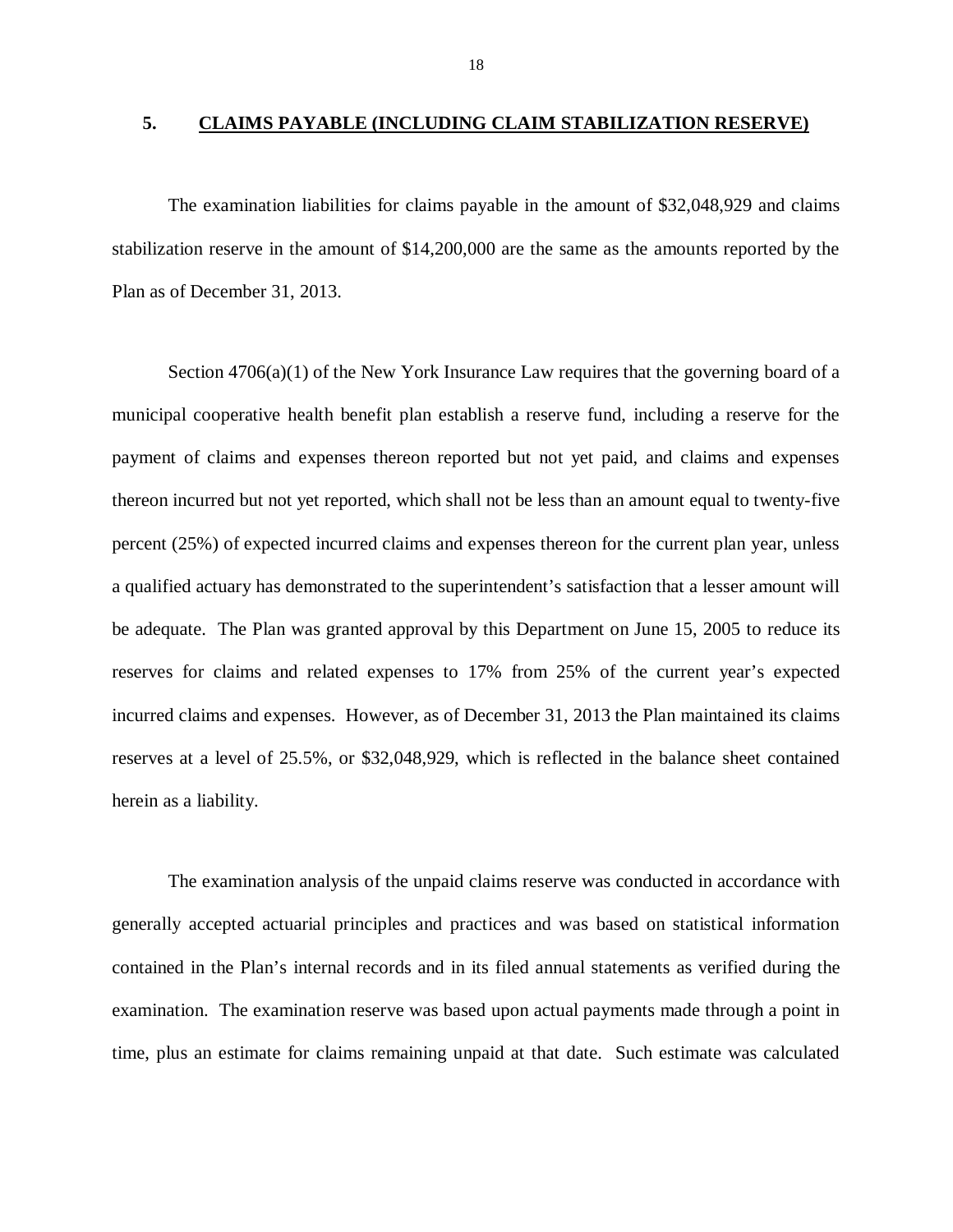based on actuarial principles, which utilized the Plan's past experience in projecting the ultimate cost of claims incurred on or prior to December 31, 2013.

#### **6. MARKET CONDUCT**

 conducts its business practices and fulfills its contractual obligations to policyholders and claimants. The review was general in nature and is not to be construed to encompass the more precise scope of a market conduct examination. In the course of this examination, a review was made of the manner in which the Plan

The general review was directed at practices of the Plan in the following major areas:

- A. Plan Document
- B. Claims processing
- C. Rating
- D. Utilization review
- E. Explanation of Benefits statements

#### A. Plan Document

 The Plan Document ("PD") defines the health benefits to which Plan members are entitled. implementation of the Affordable Care Act changed multiple requirements for the Plan and as such, the current document is no longer valid. The currently-approved Plan Document has been in effect since 2011. The

 It is recommended that the Plan revise its Plan Document to comply with the Affordable Care Act and submit such document to the Superintendent for approval.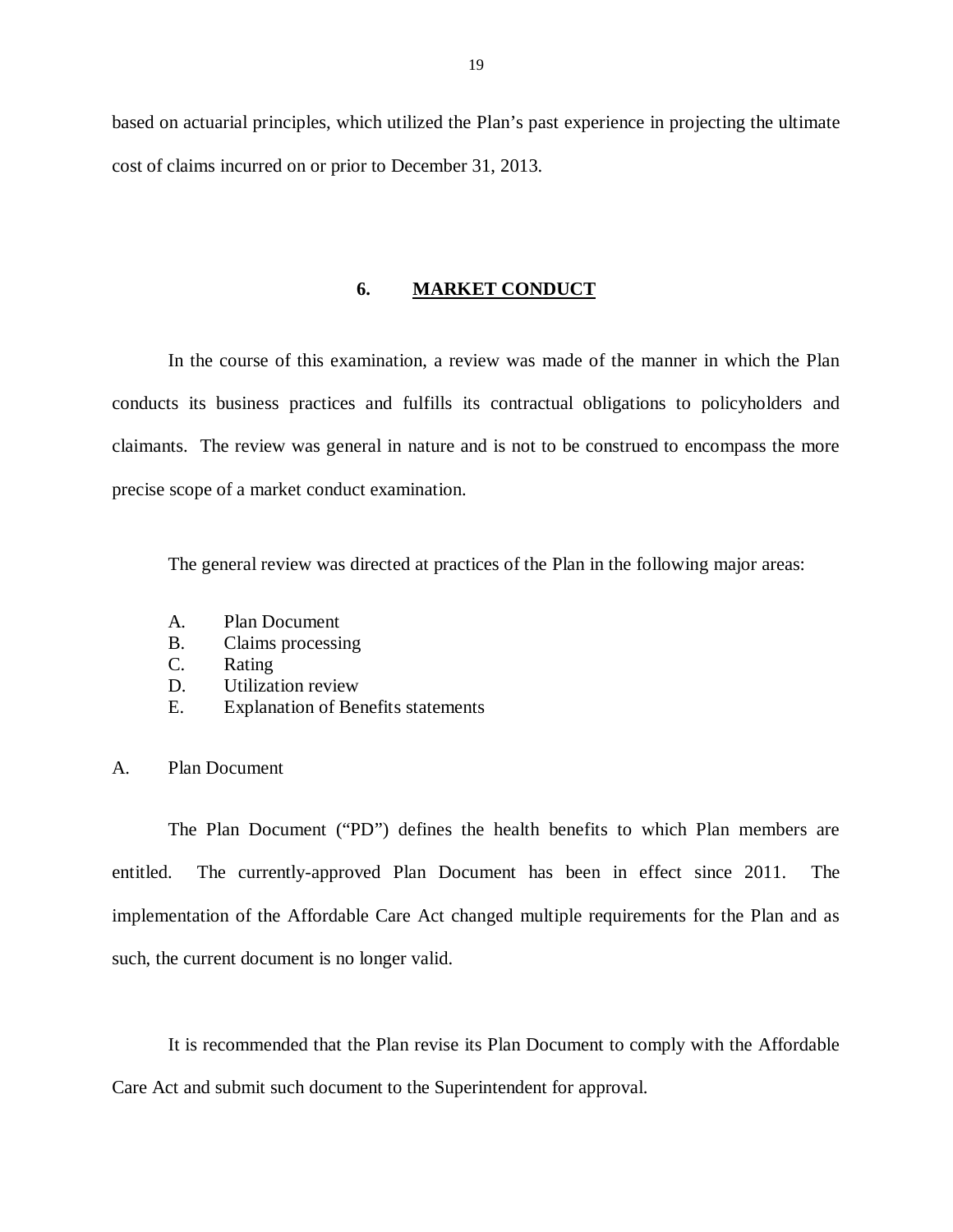#### B. Claims Processing

 oversight of the claims adjudication process by Plan management. INDECS is the Plan's Third Party Administrator of claims. As such, INDECS is responsible for some aspects of claims settlement, including out-of-network claim payments, issuance of explanation of benefits statements ("EOB"), and appeals. However, management of Orange-Ulster School Districts Health Plan retains the ultimate responsibility for compliance with applicable provisions of the New York Insurance Law and related Regulations, and therefore its management must be diligent in its oversight of the claims settlement and related functions. The examination included a review of the Plan's claims settlement practices and

 A review of INDECS' claims practices and procedures was performed by using a sample covering only out-of-network hospital and medical claims adjudicated during the period of January 1, 2013 through December 31, 2013, in order to evaluate the accuracy and compliance environment of its claims processing. The examiner selected a sample of 167 claims and reviewed 40 of those claims to test the procedural and financial accuracy of the adjudication of those claims.

 the term for the purpose of this report. A "claim" is defined by INDECS as groupings of up to six line items (e.g., procedures or services) on any claim form. Each additional six lines on the claim form are entered into the claims system as a separate claim. This claim may consist of various lines, or procedures. It is possible, through the computer software used for this The term "claim" can be defined in a myriad of ways. The following is an explanation of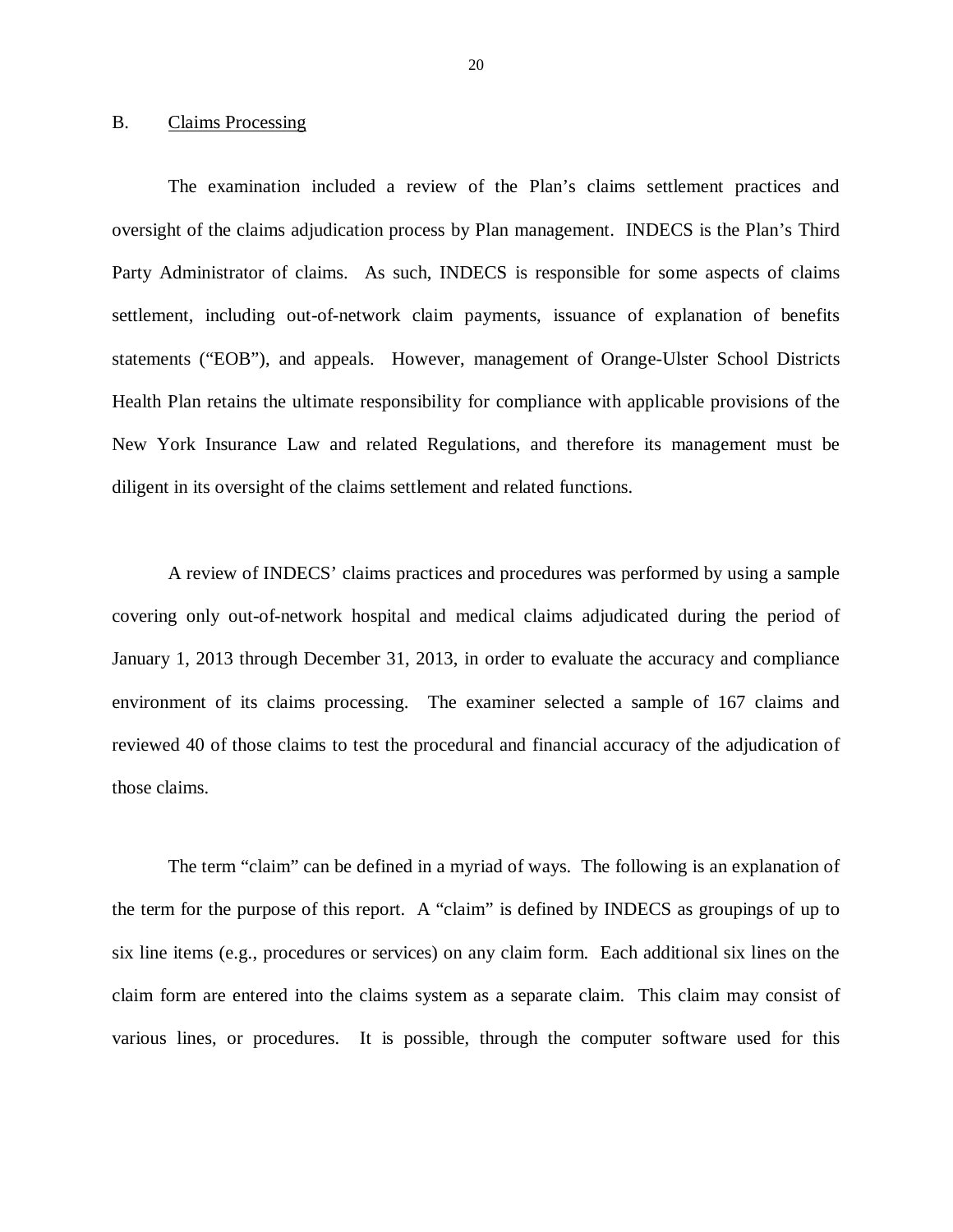examination, to match or "roll-up" all procedures on the six line items into one line, which is the basis of the Department's random sample of claims or the sample unit.

 To ensure the completeness of the claims population being tested, the total dollars paid were accumulated and reconciled to the financial data reported by the Plan for the period January 1, 2013 through December 31, 2013.

 There were no exceptions noted in the review of the claims selected for review, therefore the examiner did not evaluate the remaining claims in the sample. However, an issue was noted during the review of claims related to medical necessity denials. These findings are detailed within this report under the section "Utilization Review."

 INDECS does not perform any formal quality control reviews or audits to check the accuracy of recorded claims transactions (e.g., payment dollar, payment incidence, coding, procedural and total claim accuracy). INDECS does, however, utilize an "Adjustment-Quality Daily Log" to track claim "exceptions" (calls received from provider or members regarding amount paid and or provider status) as they occur and makes the necessary adjustments. A copy of the 2013 and year-to-date September 2014 Adjustment-Quality Daily Log capturing errors that were adjusted for those periods were provided to the examiner for review.

The following represents examples of errors included within INDECS' daily error register:

- Duplicate payments / claims adjuster errors;
- Other coverage primary, did not coordinate benefits; and
- Excess co-pays taken.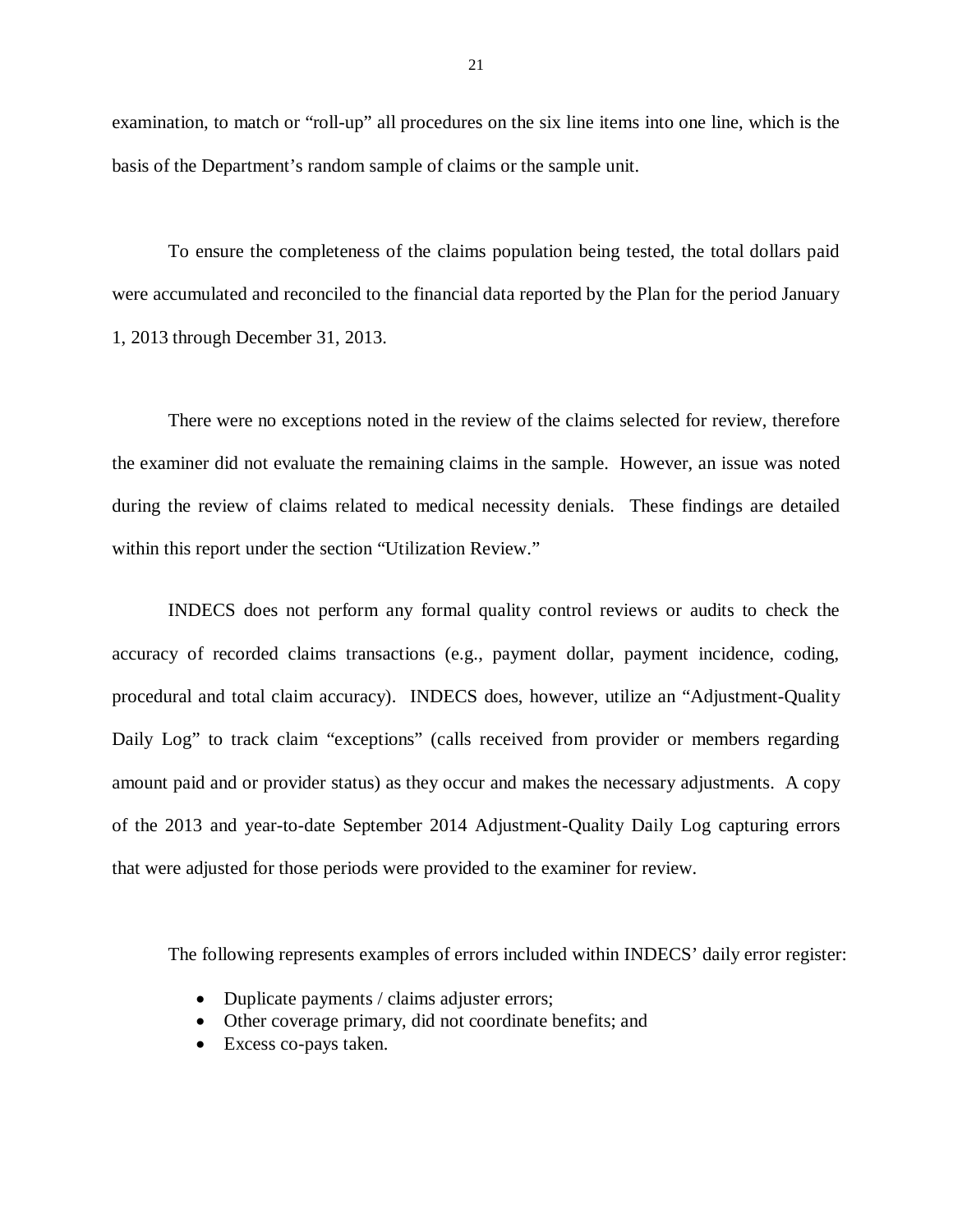The Department recommends that the Plan require INDECS to implement or undergo periodic audits within a proactive quality assurance program in order to identify and correct errors that may be occurring on an ongoing basis, in addition to retroactive reviews. The results of such audits should be reported to the Plan's management, at least annually. A similar finding was cited in the prior report on examination.

#### $C_{\cdot}$ Rating

 Premium rates for the Plan are developed based on an evaluation of past claims experience and projections of the Plan's future financial performance. Rates are established and are approved by the Plan's Board of Directors in advance of the Plan year and must be community-rated as required by Section 4705(d)(5)(B) of the New York Insurance Law.

Section 4705(e)(3) of the New York Insurance Law states in part:

 "The municipal cooperation agreement shall provide the following to be prepared and furnished to the governing board, to participating municipal corporations, to unions which are exclusive bargaining representatives of employees covered by the plan and to the superintendent:

 (3) an annual independent actuarial opinion on the financial soundness of the plan, including the actuarial soundness of contribution or premium equivalent rates and reserves, both as paid and in the current year and projected for the next fiscal year."

 For the examination period, the Plan provided the examiner with an independent actuarial opinion, however, it did not include an evaluation of the actuarial soundness of its premium equivalent rates.

The Department recommends that the Plan comply completely with Section 4705(e)(3) of

the New York Insurance Law by obtaining an annual independent actuarial opinion on the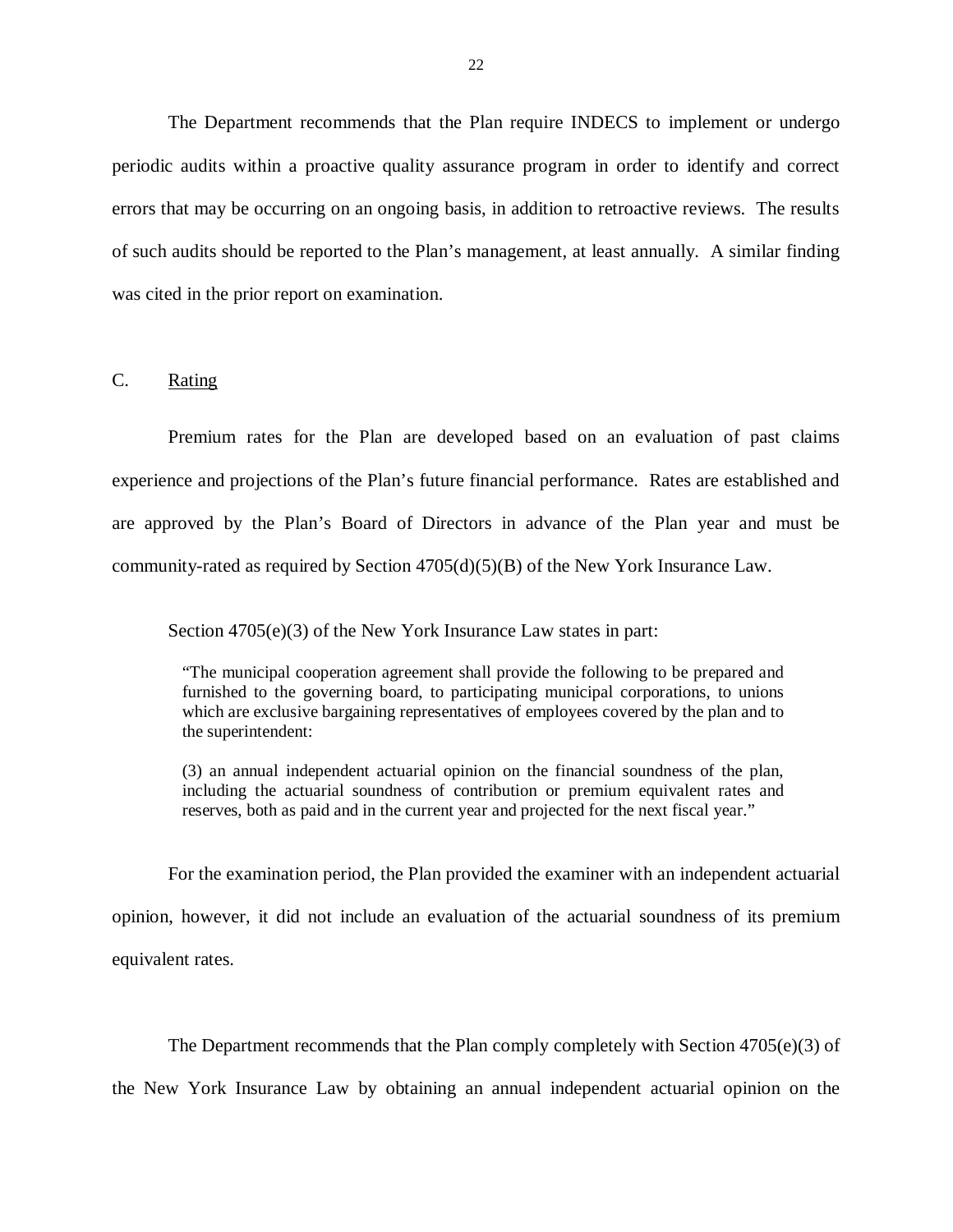soundness of the Plan's premium equivalent rates. A similar finding was cited in the prior report on examination.

D. Utilization Review

 During the examination, the examiner reviewed documents used by the Plan to communicate appeal rights to its members. These documents were identical to those utilized by the Plan in the prior exam. The following was noted relative to the form "ou-appeals kit 3-21- 01" Appeals procedure:

 i. The document notes that an appeal requires the Local School District Representative to serve as ombudsman for a member appeal. This could create a conflict when Plan members wish to keep their health concerns confidential. It is noted that other documents define this process as optional.

 The Department recommends that the Plan not require members to utilize a Local School District Representative as ombudsman during the appeal of claims. A similar finding was cited in the prior report on examination.

 ii. New York Insurance Law Article 49 Title 1 requires that an insurer allow at least one internal appeal. If an insurer deems the initial appeal to be the Final Adverse Determination, then the member has the right to an External Appeal.

 The order of appeal provisions shown on form "ou-appeals kit 3-21-01" is confusing in that the section on External Appeal is presented on page 1, before the Plan's appeal procedure,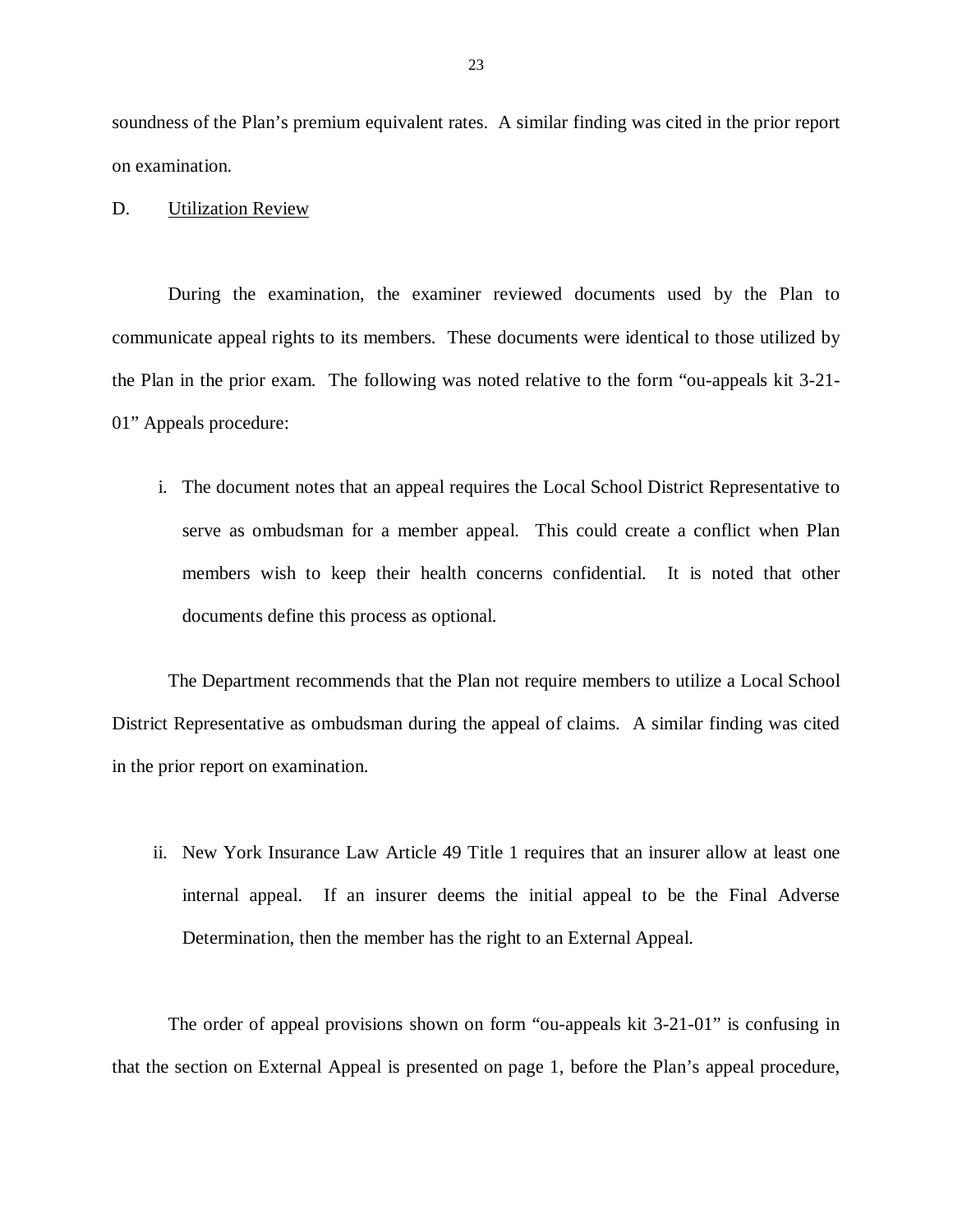which gives the impression to readers that the External Appeal takes precedence over an internal appeal. The document also does not clarify the difference between a medical necessity denial and an administrative denial. The processes for these are different and there should be separate instructions for each. Additionally, the document does not clearly note that the Level One appeal is the Final Adverse Determination.

 The Department recommends that the Plan ensure that the appeal instructions issued to its members are orderly, complete, and consistent, stating specifically that the Level One appeal is also the Final Adverse Determination. A similar finding was cited in the prior report on examination.

 examination. The Department recommends that the Plan's Denial letters accurately and completely reflect the member's right of appeal, in accordance with the requirements of Article 49 of the Insurance Law. A similar finding was cited in the prior report on examination.

#### E. Explanation of Benefits Statements

Section 4904(c) of the New York Insurance Law states in part:

 "A utilization review agent shall establish a standard appeal process which includes procedures for appeals to be filed in writing or by telephone."

 Many of the Explanation of Benefits Statements ("EOB") reviewed include language regarding appeal rights. The language relaying appeal rights stated the following:

 "If you have received an adverse determination for reasons due to Experimental Services or Medical Necessity, submit a written request for an appeal…"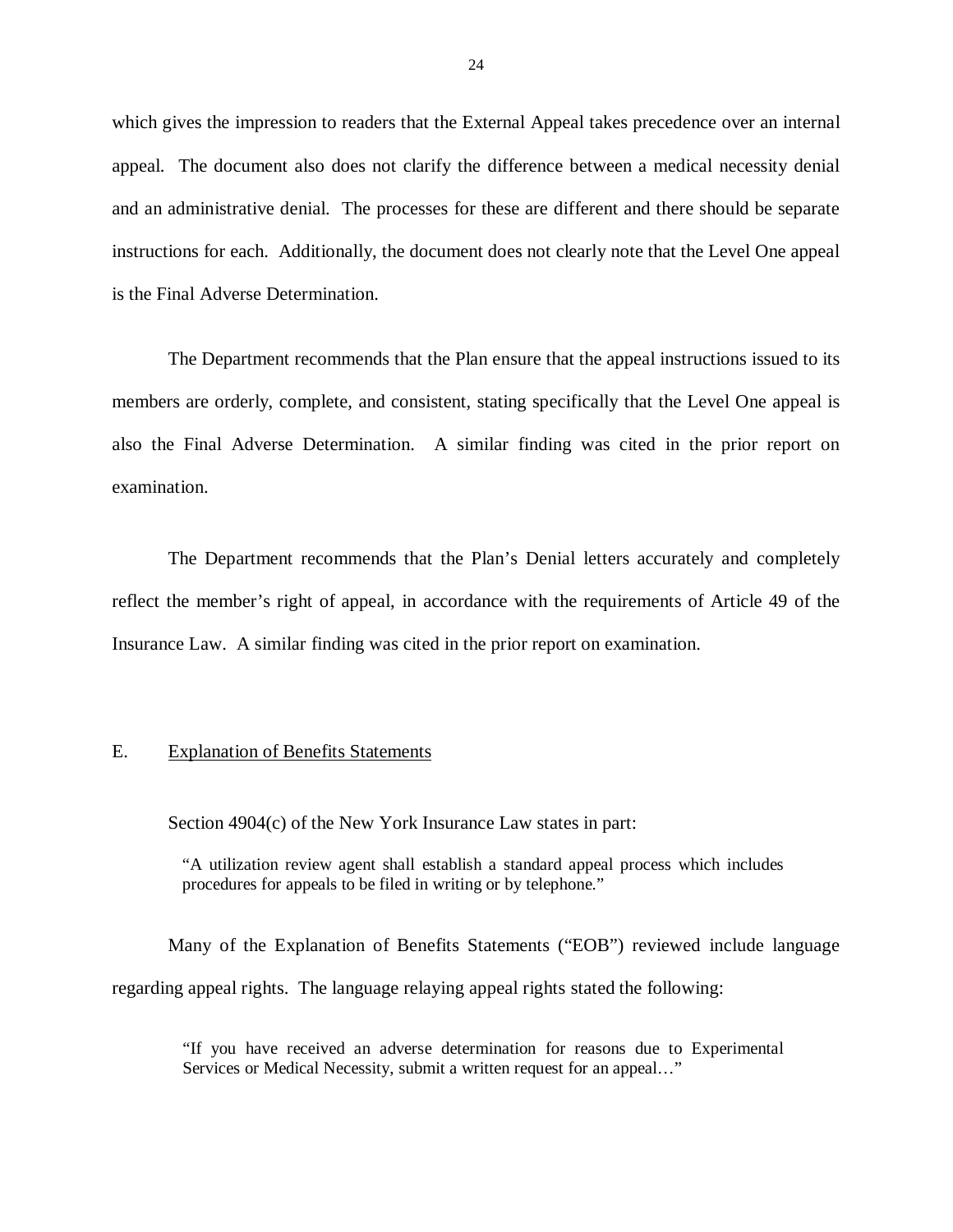The above is violative of New York Insurance Law Section 4904(c), which requires the Utilization Review agent establish a standard appeal process which includes procedures for appeals to be filed in writing or by telephone. It is noted that no instances were noted where the Plan did not accept an appeal because it was not written.

 One EOB was reviewed wherein the language relaying the appeal rights stated the following:

 following: "If your claim is not paid in full, you … may appeal the claim within 60 to 180 days (check your plan)". This appeals language is ambiguous and does not comply with New York Insurance Law

Section 3234(b)(7), which requires that the EOB describe the time limit in which an appeal must be brought.

 The Department recommends that the Plan comply with Section 3234(b)(7) of the New York Insurance Law by ensuring that its Explanation of Benefits statements accurately and clearly explain member appeal rights. A similar finding was cited in the prior report on examination.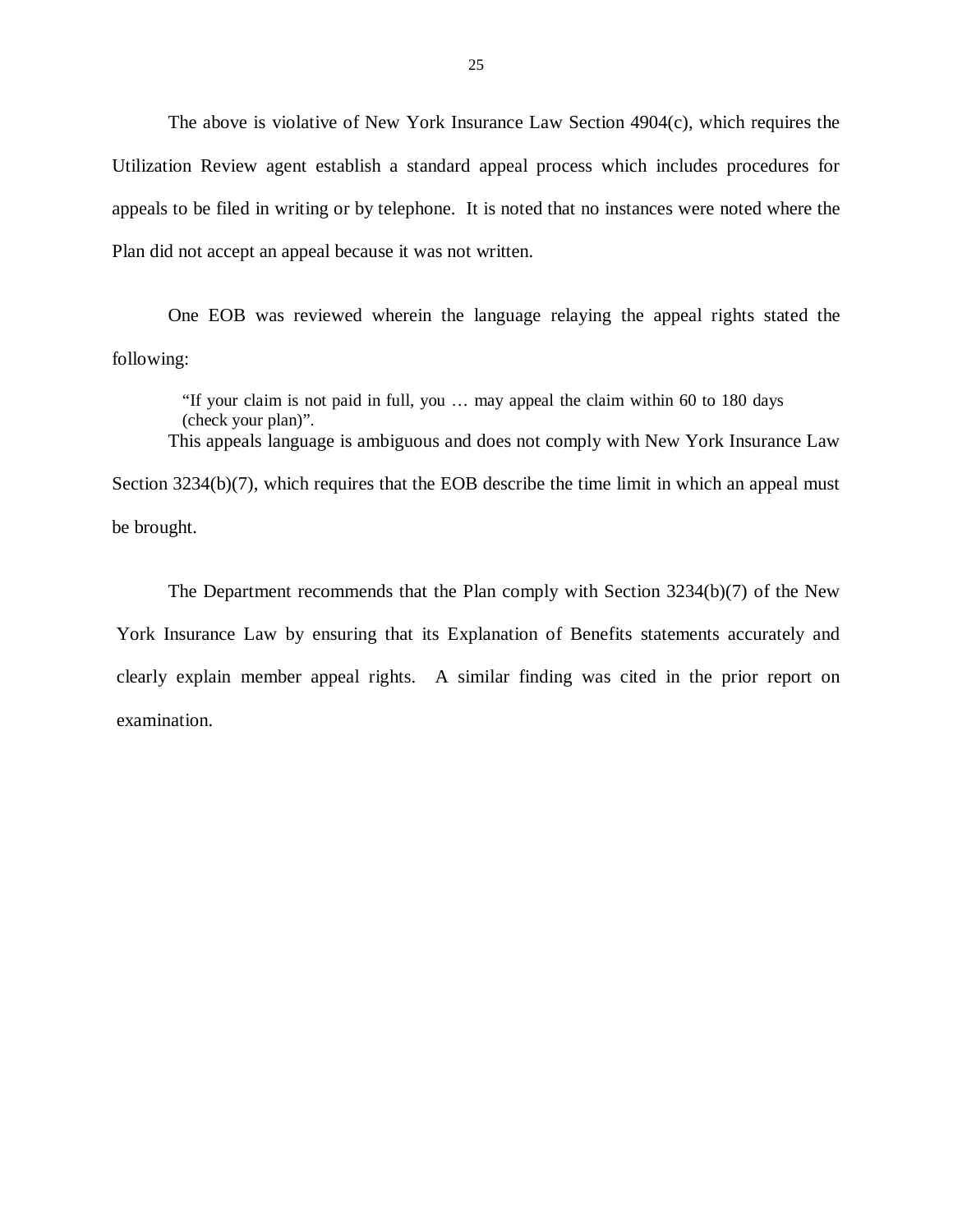### **7**. **COMPLIANCE WITH PRIOR REPORT ON EXAMINATION**

 The prior report on examination contained eleven (11) comments and recommendations as follows (page numbers refer to the prior report):

#### **ITEM NO.**

### PAGE NO.

### Description of Plan

1. ensure that the agreement between INDECS and its Utilization Review agent is in full compliance with New York laws and regulations and that the Plan's Utilization Review agent is in full compliance with its agreement. It is recommended that the Plan perform appropriate due diligence and It is recommended that the Plan perform appropriate due diligence and<br>ensure that the agreement between INDECS and its Utilization Review<br>agent is in full compliance with New York laws and regulations and<br>that the Plan's U

 *The Plan has partially complied with this recommendation. A similar recommendation is included in this report.* 

#### Management and Controls

 $\overline{2}$ . board meetings consistently should resign or be replaced. Furthermore, in selecting prospective members of the board, a key criterion should be their willingness and commitment to attend meetings and participate in the board's responsibility to oversee the operations of the Plan. It is recommended that directors who are unable or unwilling to attend 10

 *The Plan has not complied with this recommendation. A similar recommendation is included in this report.* 

### Report on Examination

 $3.$  member confirming that such member has received and read the report on examination, in compliance with Section 312 (b) of the New York Insurance Law. It is recommended that the Plan obtain signed statements by each board 10

 *The Plan has not complied with this recommendation. A similar recommendation is included in this report.* 

26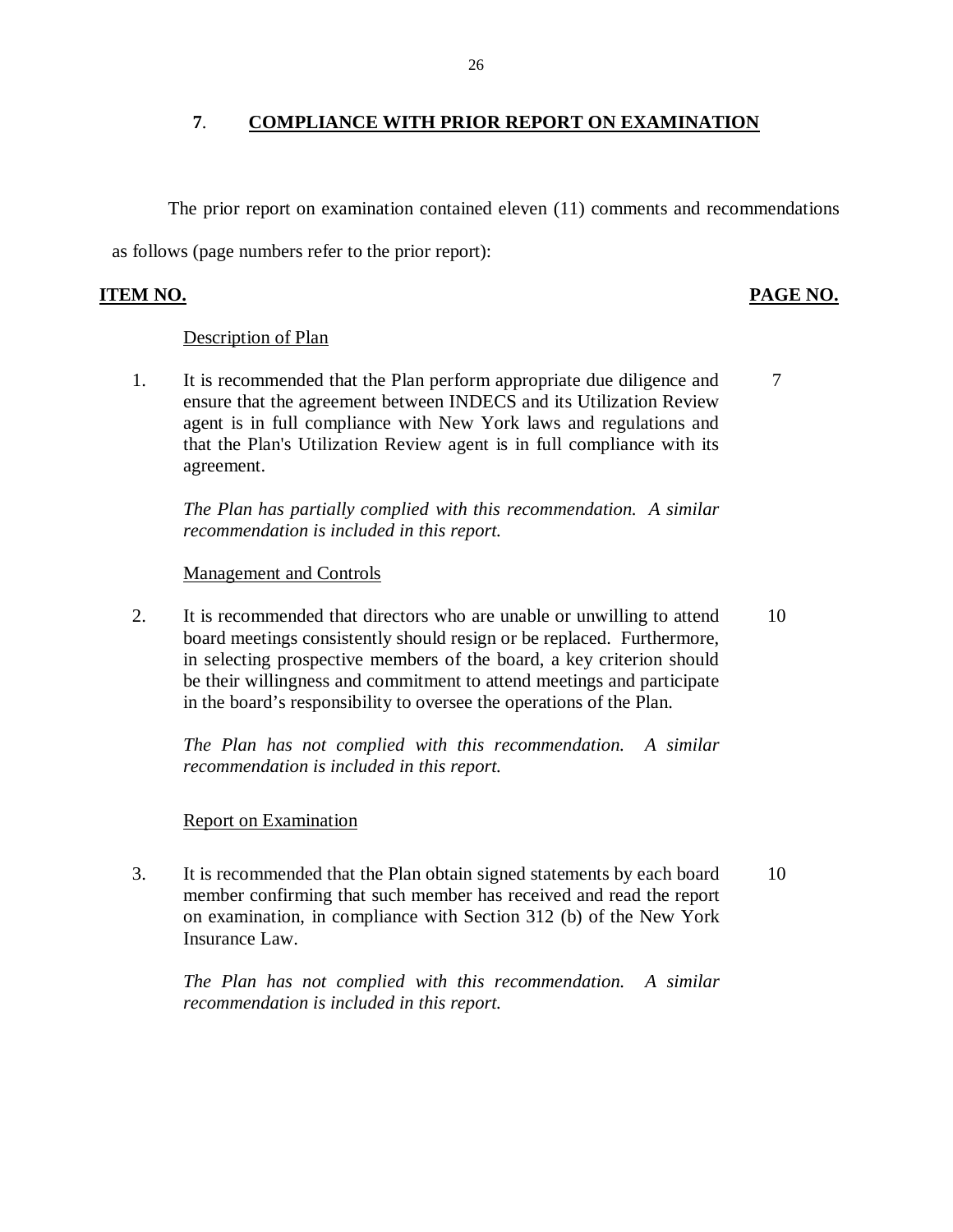#### **PAGE NO.**

#### Stop Loss Reinsurance Coverage

 $\mathbf{A}$ coverage in compliance with Section  $4707(a)(1)$  of the New York Insurance Law. It is recommended that the Plan obtain and maintain aggregate stop-loss 12

 *The Plan has not complied with this recommendation. A similar recommendation is included in this report.* 

#### Fidelity Bonds

 $5<sub>1</sub>$  least \$700,000, in order to meet the suggested minimum coverage amount of fidelity bond coverage as outlined in the Financial Condition Examiners Handbook of the National Association of Insurance Commissioners. It is recommended that the Plan increase its fidelity bond coverage to at 12

 *The Plan has complied with this recommendation.* 

#### Claims Processing

6. audits within a proactive quality assurance program in order to identify and correct errors that may be occurring on an ongoing basis, in addition to retroactive reviews resulting from external contact. The results of such audits should be reported to the Plan's management, at least annually. It is recommended that the Plan require INDECS to implement periodic 18

 *The Plan has partially complied with this recommendation. A similar recommendation is included in this report.* 

Rating

 $7.$  opinion on the soundness of the Plan, which includes the actuarial soundness of the contribution of premium equivalent rates, in compliance with section 4705(e)(3) of the New York Insurance Law. It is recommended that the Plan obtain an annual independent actuarial 19

 *The Plan has not complied with this recommendation. A similar recommendation is included in this report.*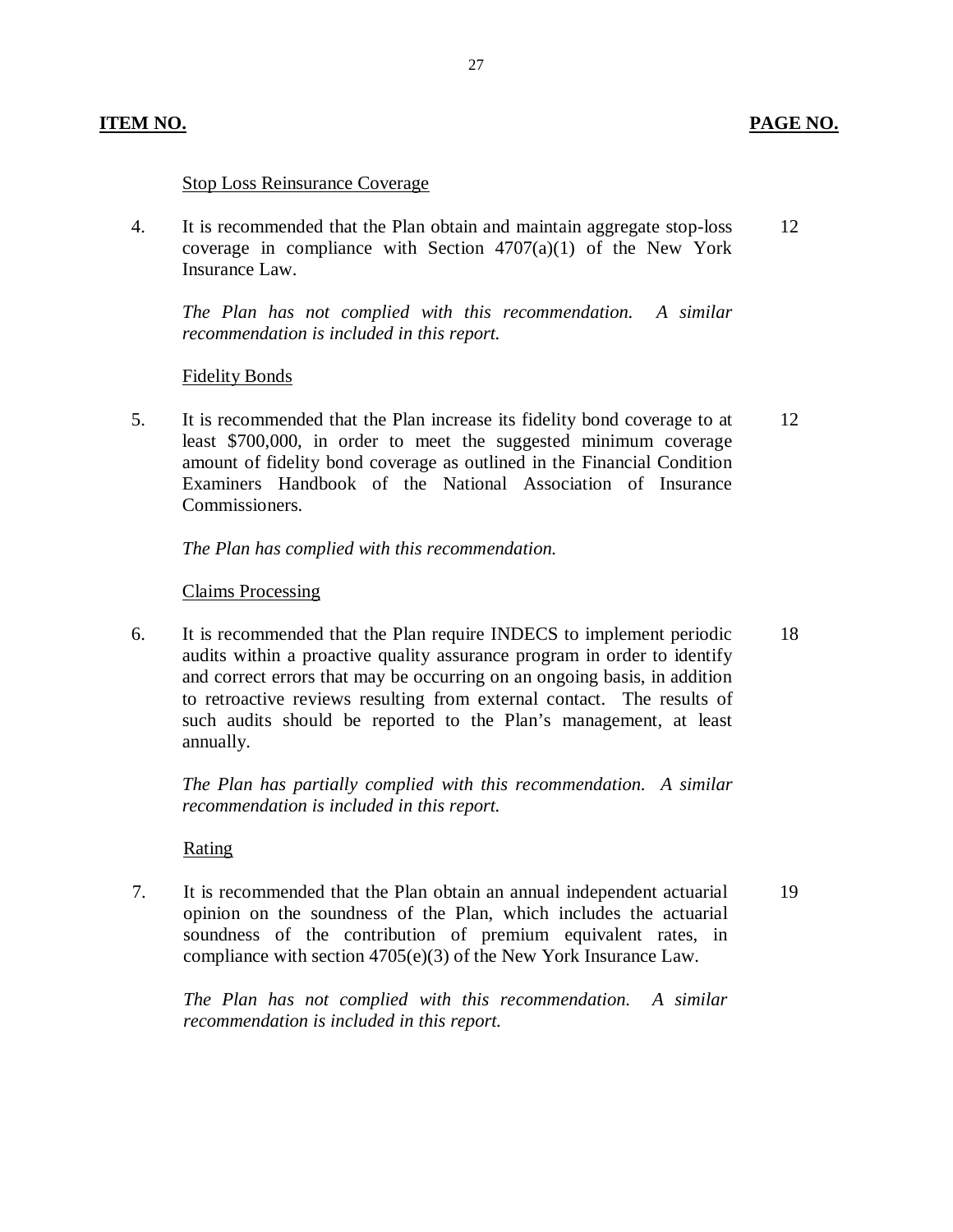#### Utilization Review

8. District Representative as ombudsman during the appeal of claims. It is recommended that the Plan not require members to utilize a School 20

 *The Plan has not complied with this recommendation. A similar recommendation is included in this report.* 

 $\mathbf{Q}$  it issues to its members are orderly, complete and consistent, stating specifically that Level One Appeal is also the Final Adverse It is also recommended that the Plan ensure that the appeal instructions 20 Determination.

 *The Plan has not complied with this recommendation. A similar recommendation is included in this report.* 

 $10.$  completely reflect the member's right of appeal in accordance with Article 49 of the Insurance Law. It is recommended that the Plan's Denial Letters accurately and 21

 *The Plan has not complied with this recommendation. A similar recommendation is included in this report.* 

11. the Plan accurately and clearly explain member appeal rights. It is recommended that the Explanation of Benefit statements utilized by 22

 *The Plan has not complied with this recommendation. A similar recommendation is included in this report*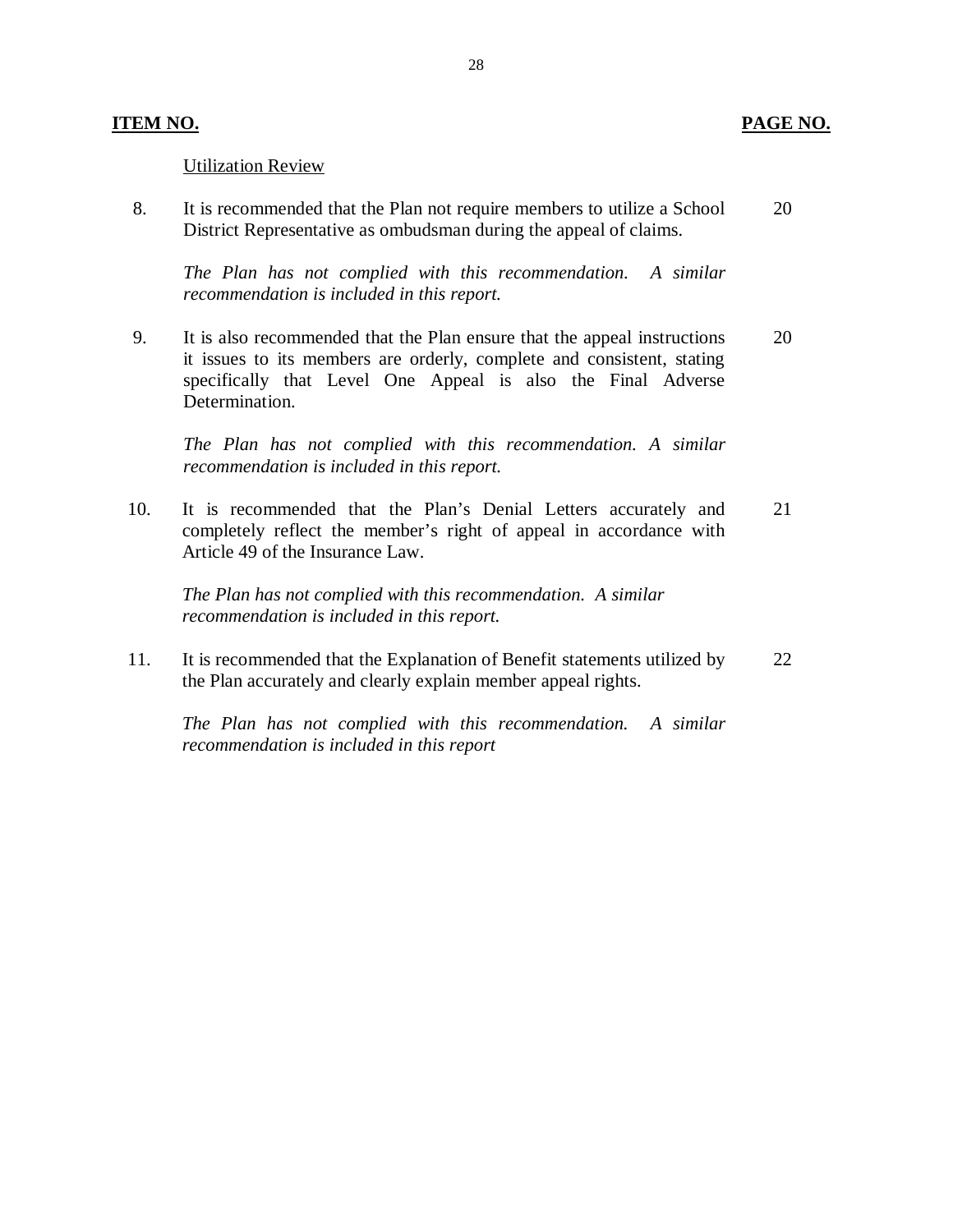#### **8. SUMMARY OF COMMENTS AND RECOMMENDATIONS**

#### **ITEM**

#### **PAGE NO.**

4

9

### A. Executive Summary

 Of the eleven recommendations made in the December 31, 2010 examination report, the Plan failed to comply with nine. Of those nine, several were also in the December 31, 2006 examination report. reference to a law or regulation, compliance is mandatory. Where a recommendation includes a

#### **B. Management and Controls**

 unwilling to attend board meetings consistently should resign or be replaced. Furthermore, in selecting prospective members of the board, a key criterion should be their willingness and commitment to attend meetings and participate in the board's responsibility to oversee the operations of the Plan. A similar finding was cited in the previous three reports on examination. The Department recommends that directors who are unable or

#### $\mathbf{C}$ . **Report on Examination**

 312(b) of the New York Insurance Law and obtain signed statements by each board member confirming that such member has received and read the report on examination. A similar finding was cited in the prior report on examination. The Department recommends that the Plan comply with Section 10

#### D. **Stop Loss Coverage**

 aggregate stop-loss coverage in compliance with Section  $4707(a)(1)$  of the New York Insurance Law. A similar finding was cited in the prior report on examination. The Department recommends that the Plan obtain and maintain 12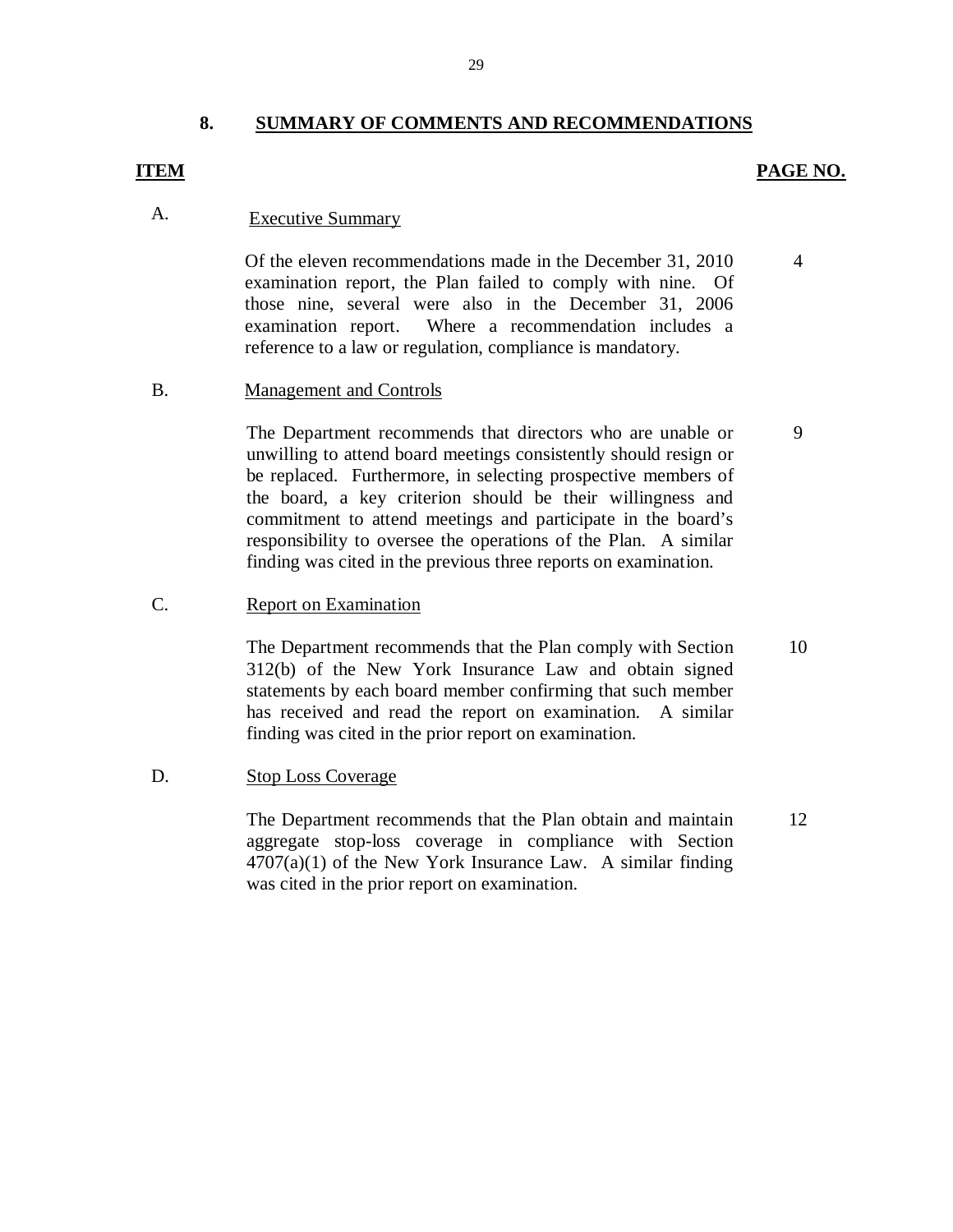#### **ITEM PAGE NO.**

#### E.

 $4710(a)(1)$  of the New York Insurance Law by filing for approval with the Superintendent, a description of the material changes in any information provided in the application for certificate of authority. E. Municipal Cooperation Agreement<br>
The Department recommends that  $4710(a)(1)$  of the New York In<br>
approval with the Superintendent,<br>
changes in any information prov<br>
certificate of authority.<br>
F. Plan Document The Department recommends that the Plan comply with Section 13

#### F. Plan Document

 comply with the Affordable Care Act and submit such document to the Superintendent for approval. 18

#### G. Claim Processing

 implement or undergo periodic audits within a proactive quality assurance program in order to identify and correct errors that may be occurring on an ongoing basis, in addition to retroactive reviews. The results of such audits should be reported to the Plan's management, at least annually. A similar finding was cited in the prior report on examination. It is recommended that the Plan revise its Plan Document to comply with the Affordable Care Act and submit such document to the Superintendent for approval.<br>
G. Claim Processing<br>
The Department recommends that the Plan req The Department recommends that the Plan require INDECS to 21

#### H. Rating

 with Section 4705(e)(3) of the New York Insurance Law by obtaining an annual independent actuarial opinion on the soundness of the Plan's premium equivalent rates. A similar finding was cited in the prior report on examination. The Department recommends that the Plan comply completely 21

#### $I.$ Utilization Review

 to utilize a Local School District Representative as ombudsman during the appeal of claims. A similar finding was cited in the prior report on examination. i. The Department recommends that the Plan not require members 22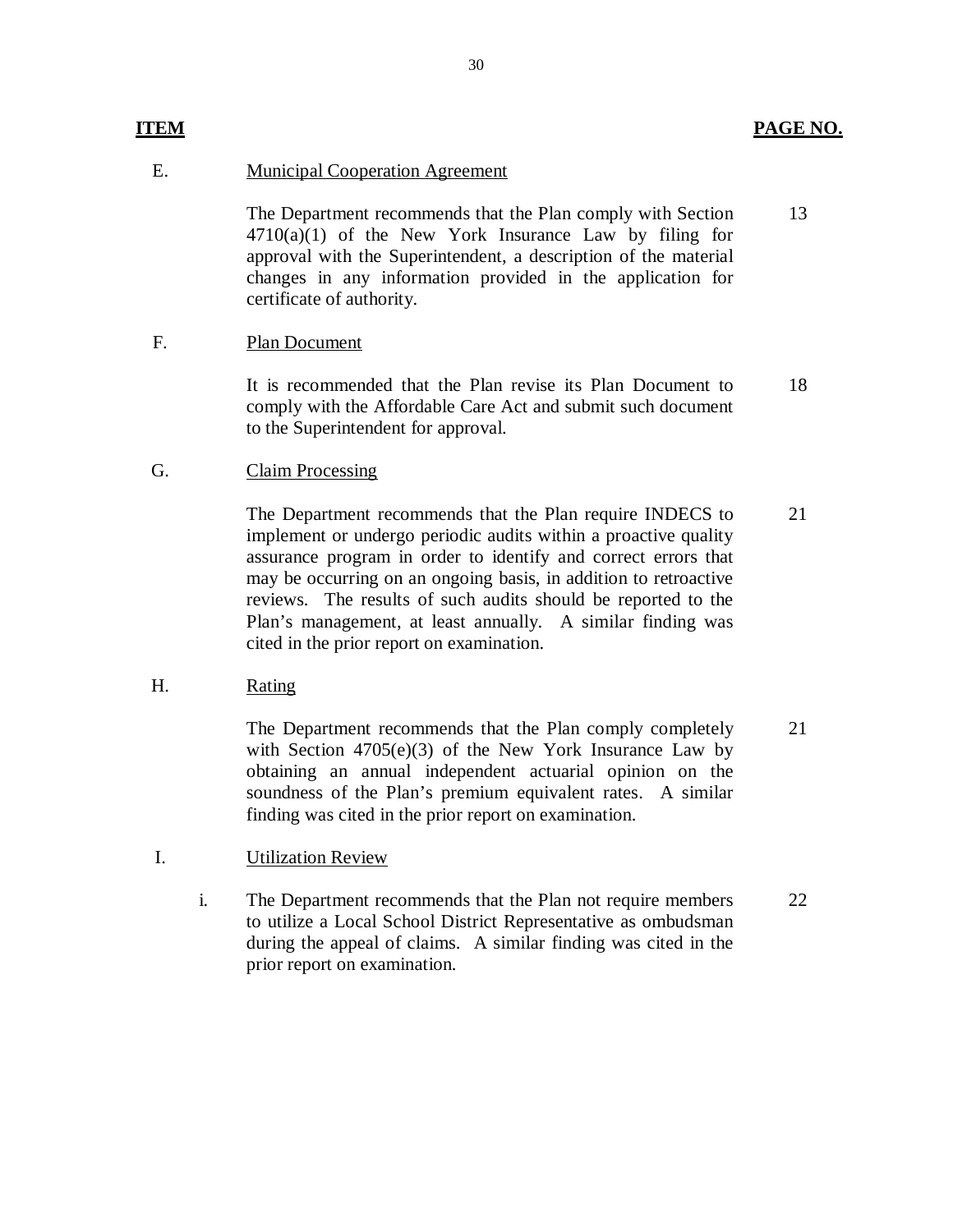- ii. instructions issued to its members are orderly, complete, and consistent, stating specifically that the Level One appeal is also the Final Adverse Determination. A similar finding was cited in the prior report on examination. The Department recommends that the Plan ensure that the appeal 23
- iii. accurately and completely reflect the member's right of appeal, in accordance with the requirements of Article 49 of the Insurance Law. A similar finding was cited in the prior report The Department recommends that the Plan's Denial letters 24 on examination.

#### J. **Explanation of Benefit Statements**

 3234(b)(7) of the New York Insurance Law by ensuring that its Explanation of Benefits statements accurately and clearly explain member appeal rights. A similar finding was cited in the prior report on examination. The Department recommends that the Plan comply with Section 24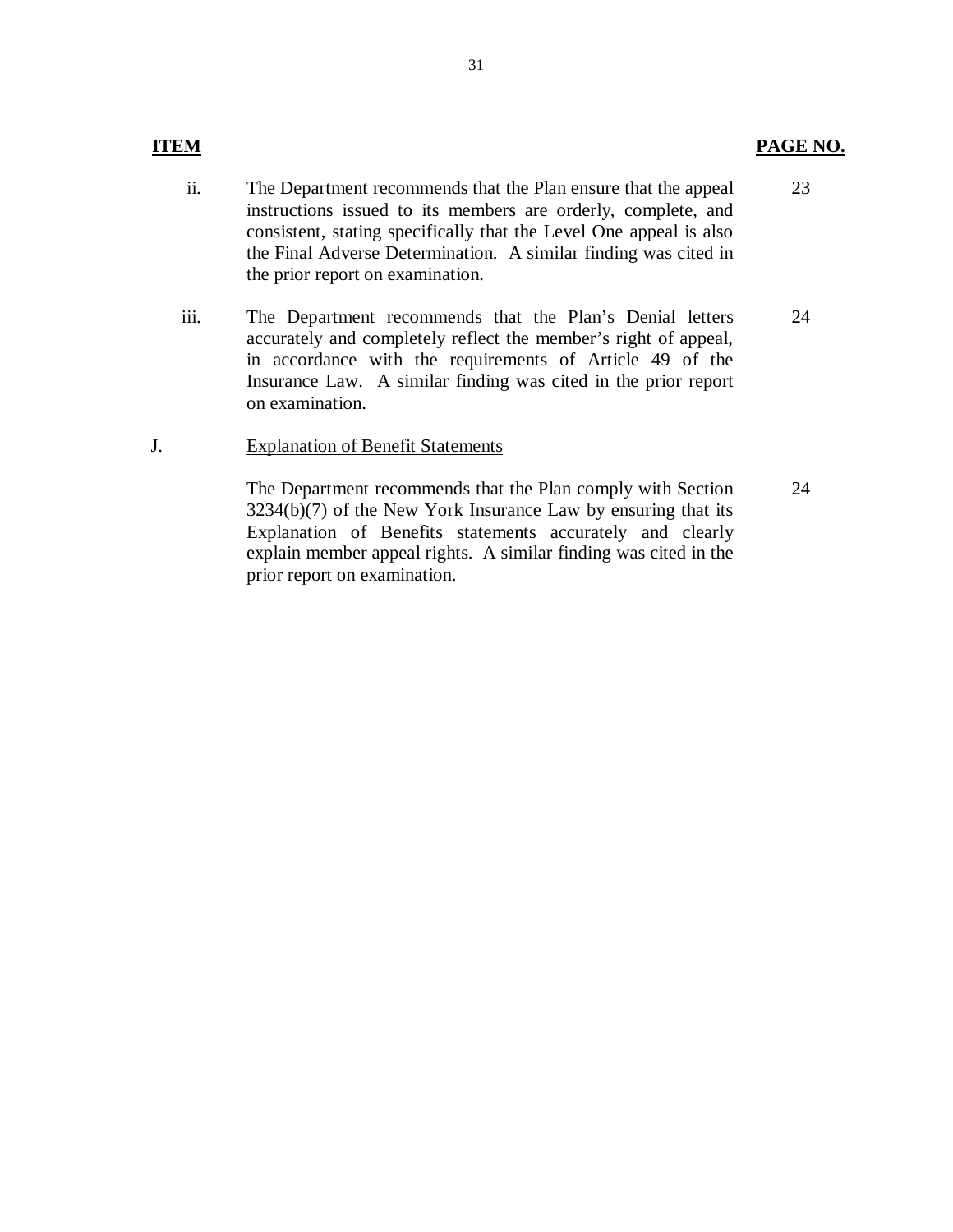Respectfully submitted,

 Victor Estrada Senior Insurance Examiner  $\frac{|S|}{|S|}$ 

STATE OF NEW YORK ) COUNTY OF NEW YORK) ) SS )

 **Victor Estrada**, being duly sworn, deposes and says that the foregoing report submitted by him is true to the best of his knowledge and belief.

> Victor Estrada  $/S/\sim$

 Subscribed and sworn to before me this  $\_\_\_\_\_\_\$  day of  $\_\_\_\_\_\$  2016.